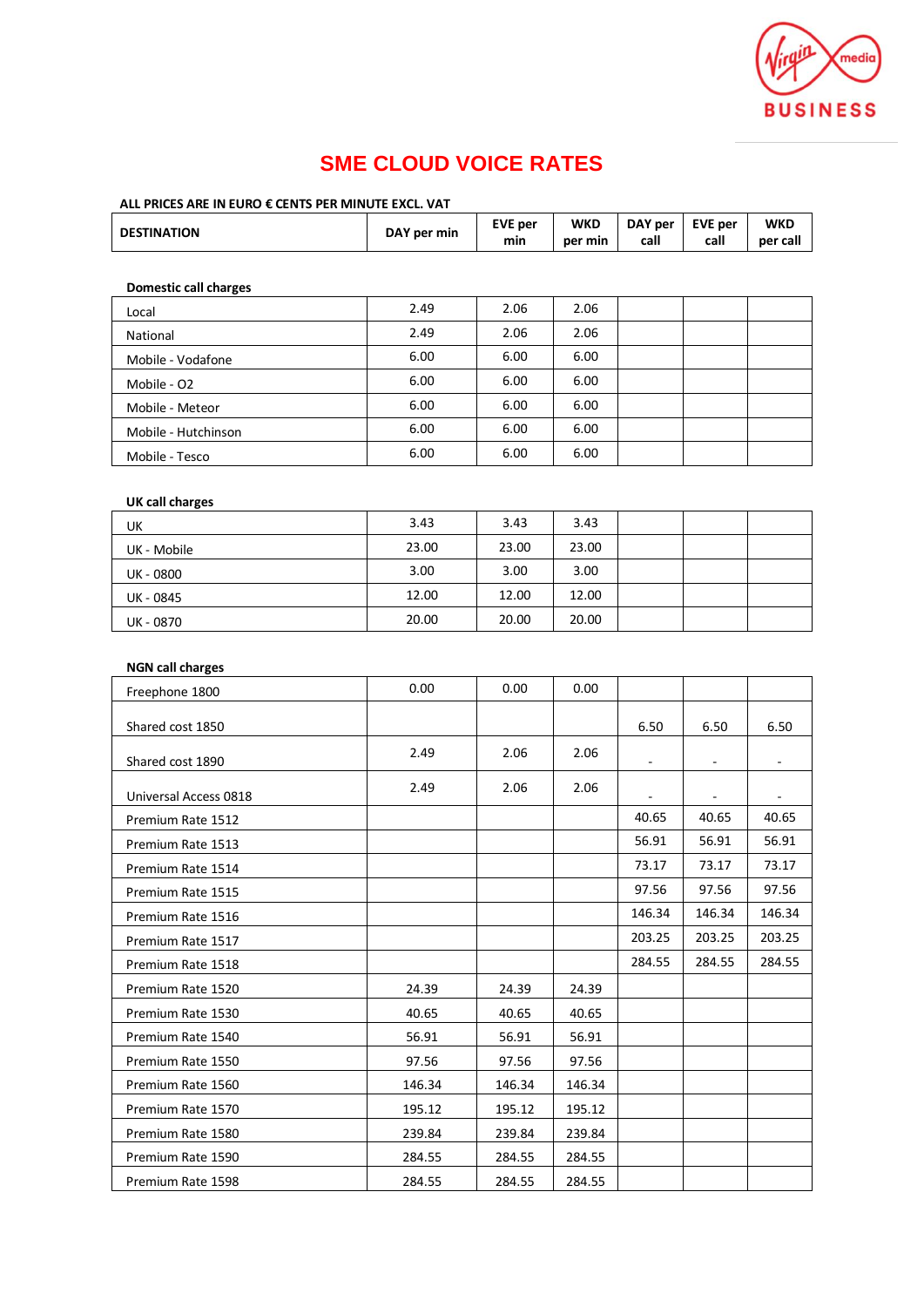

| $ -$<br>$- -$                                                                            |                 |
|------------------------------------------------------------------------------------------|-----------------|
| 500<br>284.5<br>ገጸፈ<br>.<br>--<br>ш<br>к.,<br>-- <i>--</i><br>207.99<br>$- - - - -$<br>. | $- -$<br>$\sim$ |

| Other call charges |  |
|--------------------|--|
|--------------------|--|

| VolP                            | 2.49   | 2.06                     | 2.06   | -                        | $\overline{\phantom{a}}$ |                          |
|---------------------------------|--------|--------------------------|--------|--------------------------|--------------------------|--------------------------|
| National DQ                     | 88.40  | 88.40                    | 88.40  | 355.74                   | 355.74                   | 355.74                   |
| Eircom National DQ              | 168.29 | 168.29                   | 168.29 | 244.61                   | 244.61                   | 244.61                   |
| Eircom International DQ         | 111.72 | 111.72                   | 111.72 | 187.91                   | 187.91                   | 187.91                   |
| Conduit National DQ             | 249.96 | 249.96                   | 249.96 | 498.46                   | 498.46                   | 498.46                   |
| Conduit International DQ        | 267.92 | 267.92                   | 267.92 | 534.36                   | 534.36                   | 534.36                   |
| <b>Meteor Customer Services</b> | ٠      |                          |        |                          |                          |                          |
| Vodafone Customer Services      | ٠      | $\overline{\phantom{a}}$ | ۰      | ۰                        | $\overline{\phantom{a}}$ |                          |
| <b>O2 Customer Services</b>     |        |                          |        |                          | $\overline{\phantom{a}}$ |                          |
| <b>Eir Customer Services</b>    | ٠      | -                        |        | ۰                        | $\overline{\phantom{a}}$ |                          |
| <b>Three Customer Services</b>  | ٠      | $\overline{\phantom{a}}$ | ۰      | ۰                        | $\overline{\phantom{a}}$ | $\overline{\phantom{0}}$ |
| Internet Local Rate             | 3.00   | 3.00                     | 3.00   | $\overline{\phantom{0}}$ | $\overline{\phantom{a}}$ |                          |
| <b>Internet PAYG</b>            | 6.00   | 3.00                     | 3.00   |                          |                          |                          |

## **International call charges**

| Afghanistan              | 90.79  | 90.79  | 90.79  | $\blacksquare$           | $\blacksquare$           |                          |
|--------------------------|--------|--------|--------|--------------------------|--------------------------|--------------------------|
| Afghanistan Mobile       | 120.00 | 120.00 | 120.00 | $\overline{\phantom{a}}$ | 4                        |                          |
| Albania                  | 33.75  | 33.75  | 33.75  | $\blacksquare$           |                          |                          |
| Albania Mobile           | 50.00  | 50.00  | 50.00  | $\overline{\phantom{a}}$ | ÷,                       |                          |
| Algeria                  | 33.75  | 33.75  | 33.75  | $\overline{\phantom{a}}$ | $\overline{\phantom{a}}$ |                          |
| Algeria Mobile           | 62.86  | 62.86  | 62.86  | $\overline{\phantom{a}}$ | ÷,                       |                          |
| Andorra                  | 11.12  | 11.12  | 11.12  | $\overline{\phantom{a}}$ | ÷,                       |                          |
| Andorra Mobile           | 24.50  | 24.50  | 24.50  | $\overline{\phantom{a}}$ |                          |                          |
| Andorra PRS              | 200.00 | 200.00 | 200.00 | $\blacksquare$           | ÷,                       |                          |
| Angola                   | 90.79  | 90.79  | 90.79  | $\blacksquare$           | ÷,                       |                          |
| Angola Mobile            | 120.00 | 120.00 | 120.00 | $\overline{\phantom{a}}$ | $\blacksquare$           |                          |
| Anguilla                 | 30.40  | 30.40  | 30.40  | $\overline{\phantom{a}}$ | ÷,                       |                          |
| Anguilla Mobile          | 50.00  | 50.00  | 50.00  | $\bar{\phantom{a}}$      | $\blacksquare$           |                          |
| Antigua & Barbuda        | 30.40  | 30.40  | 30.40  | $\overline{\phantom{a}}$ | ÷,                       |                          |
| Antigua & Barbuda Mobile | 50.00  | 50.00  | 50.00  | $\blacksquare$           |                          |                          |
| Antigua & Barbuda PRS    | 200.00 | 200.00 | 200.00 | $\blacksquare$           | $\blacksquare$           | $\blacksquare$           |
| Argentina                | 45.70  | 45.70  | 45.70  | $\blacksquare$           | $\blacksquare$           | $\blacksquare$           |
| Argentina Mobile         | 50.00  | 50.00  | 50.00  | $\blacksquare$           | $\overline{\phantom{a}}$ | ٠                        |
| Argentina PRS            | 200.00 | 200.00 | 200.00 | $\blacksquare$           | $\blacksquare$           |                          |
| Armenia                  | 33.75  | 33.75  | 33.75  | $\blacksquare$           | $\overline{\phantom{a}}$ | $\blacksquare$           |
| Armenia Mobile           | 50.00  | 50.00  | 50.00  | $\blacksquare$           | $\overline{\phantom{a}}$ | $\blacksquare$           |
| Armenia PRS              | 200.00 | 200.00 | 200.00 | $\omega$                 | $\overline{\phantom{a}}$ | $\blacksquare$           |
| Aruba                    | 90.79  | 90.79  | 90.79  | $\blacksquare$           | $\overline{\phantom{a}}$ | $\overline{\phantom{a}}$ |
| Aruba Mobile             | 120.00 | 120.00 | 120.00 | $\overline{\phantom{a}}$ | $\overline{\phantom{a}}$ | $\blacksquare$           |
| Aruba PRS                | 200.00 | 200.00 | 200.00 | $\overline{\phantom{a}}$ | $\overline{\phantom{a}}$ | $\overline{\phantom{a}}$ |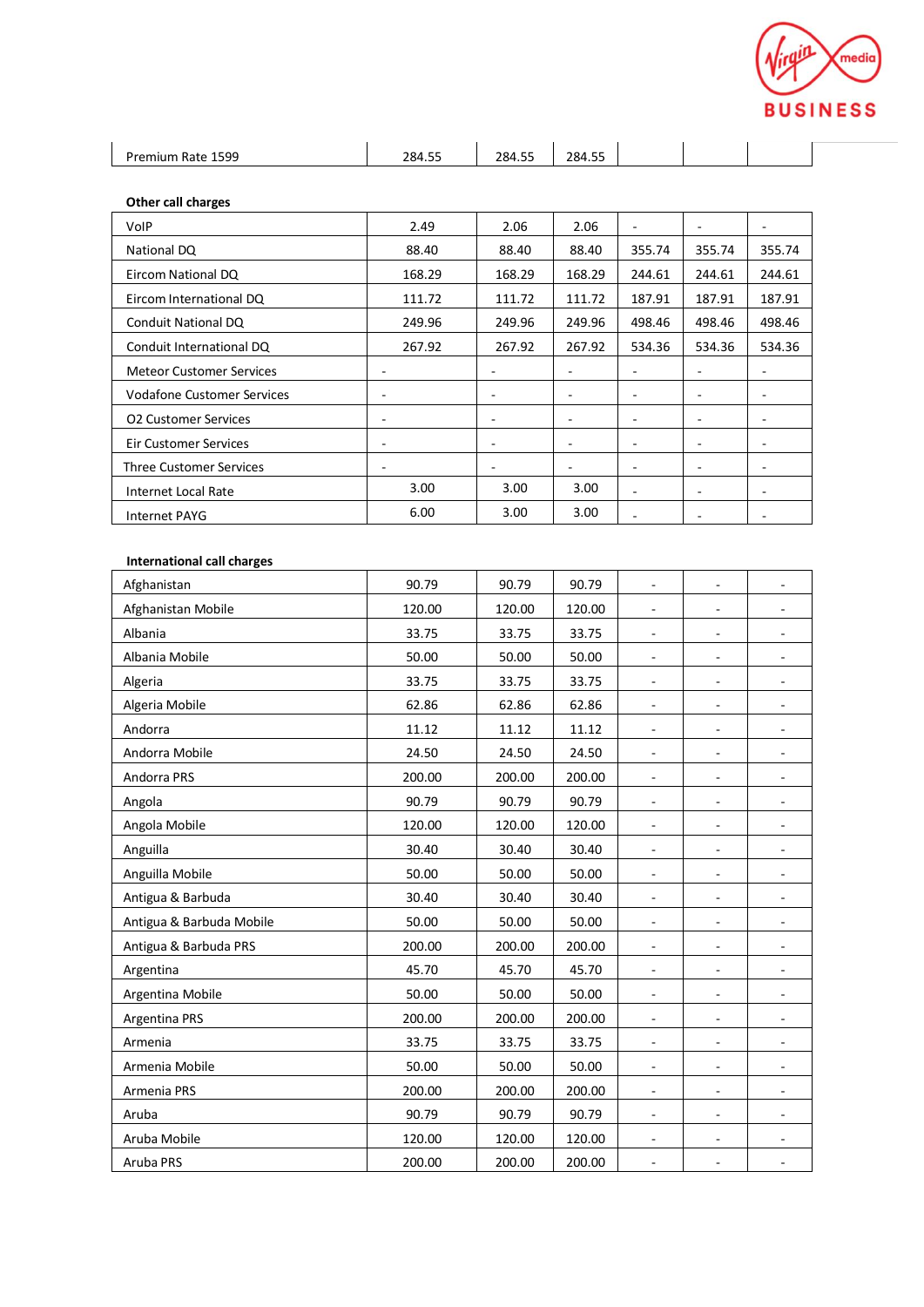

| Ascension Island                                  | 90.79  | 90.79  | 90.79  | $\overline{\phantom{a}}$     | $\overline{\phantom{a}}$     | $\overline{\phantom{a}}$ |
|---------------------------------------------------|--------|--------|--------|------------------------------|------------------------------|--------------------------|
| <b>Ascension Island PRS</b>                       | 200.00 | 200.00 | 200.00 | $\blacksquare$               | $\overline{\phantom{a}}$     | $\overline{\phantom{a}}$ |
| Australia                                         | 24.50  | 24.50  | 24.50  | ÷,                           |                              |                          |
| Australia Mobile                                  | 50.00  | 50.00  | 50.00  | $\overline{\phantom{a}}$     | $\overline{\phantom{a}}$     | $\overline{\phantom{0}}$ |
| <b>Australia PRS</b>                              | 200.00 | 200.00 | 200.00 | $\overline{\phantom{a}}$     | $\blacksquare$               | $\overline{\phantom{a}}$ |
| Australia Satellite Iterra/Telstra                | 24.50  | 24.50  | 24.50  | $\overline{\phantom{a}}$     | $\overline{\phantom{a}}$     | $\overline{\phantom{a}}$ |
| Australia Satellite Mobilesat/Optus               | 24.50  | 24.50  | 24.50  | $\overline{\phantom{a}}$     | $\qquad \qquad \blacksquare$ | $\overline{\phantom{a}}$ |
| <b>Australian External Territories</b>            | 200.00 | 200.00 | 200.00 | $\overline{a}$               | $\qquad \qquad \blacksquare$ |                          |
| Australian External Territories Norfolk           |        |        |        |                              |                              |                          |
| Island<br>Australian External Territories Norfolk | 99.15  | 99.15  | 99.15  | $\overline{\phantom{a}}$     | $\overline{\phantom{a}}$     | $\overline{\phantom{a}}$ |
| <b>Island Mobile</b>                              | 99.15  | 99.15  | 99.15  | $\overline{\phantom{a}}$     | $\overline{\phantom{a}}$     | $\overline{\phantom{a}}$ |
| Austria                                           | 11.12  | 11.12  | 11.12  | $\overline{\phantom{a}}$     | $\overline{a}$               |                          |
| Austria Mobile                                    | 24.50  | 24.50  | 24.50  | $\overline{\phantom{a}}$     | $\overline{\phantom{a}}$     | $\overline{\phantom{a}}$ |
| <b>Austria PRS</b>                                | 200.00 | 200.00 | 200.00 | $\blacksquare$               | $\overline{\phantom{a}}$     | $\overline{\phantom{a}}$ |
| Azerbaijan                                        | 33.75  | 33.75  | 33.75  | $\overline{\phantom{a}}$     | $\overline{\phantom{a}}$     | ۰                        |
| Azerbaijan Mobile                                 | 50.00  | 50.00  | 50.00  | $\overline{\phantom{a}}$     | $\qquad \qquad \blacksquare$ | $\overline{\phantom{a}}$ |
| <b>Azerbaijan PRS</b>                             | 200.00 | 200.00 | 200.00 | $\blacksquare$               | $\overline{\phantom{a}}$     |                          |
| <b>Bahamas</b>                                    | 30.40  | 30.40  | 30.40  | $\overline{\phantom{a}}$     | $\qquad \qquad \blacksquare$ | $\overline{\phantom{a}}$ |
| <b>Bahamas Mobile</b>                             | 50.00  | 50.00  | 50.00  | $\overline{\phantom{a}}$     | $\overline{\phantom{a}}$     |                          |
| Bahrain                                           | 45.70  | 45.70  | 45.70  | $\overline{\phantom{a}}$     | $\overline{\phantom{a}}$     | $\blacksquare$           |
| Bahrain Mobile                                    | 50.00  | 50.00  | 50.00  | $\overline{\phantom{a}}$     | $\overline{\phantom{a}}$     | ٠                        |
| <b>Bahrain PRS</b>                                | 200.00 | 200.00 | 200.00 | $\overline{a}$               | $\overline{\phantom{a}}$     |                          |
| Bangladesh                                        | 90.79  | 90.79  | 90.79  | $\sim$                       | $\overline{\phantom{a}}$     | $\overline{\phantom{a}}$ |
| Bangladesh Mobile                                 | 120.00 | 120.00 | 120.00 | $\overline{\phantom{a}}$     | ۰                            | $\overline{\phantom{a}}$ |
| <b>Bangladesh PRS</b>                             | 200.00 | 200.00 | 200.00 | $\overline{\phantom{a}}$     | $\overline{\phantom{a}}$     | $\overline{\phantom{a}}$ |
| <b>Barbados</b>                                   | 30.40  | 30.40  | 30.40  | $\blacksquare$               | $\overline{\phantom{a}}$     | $\overline{\phantom{a}}$ |
| <b>Barbados Mobile</b>                            | 50.00  | 50.00  | 50.00  | $\overline{\phantom{a}}$     | $\overline{\phantom{a}}$     | ٠                        |
| <b>Belarus</b>                                    | 34.53  | 34.53  | 34.53  | $\overline{\phantom{a}}$     | $\overline{\phantom{a}}$     | ۰                        |
| <b>Belarus Mobile</b>                             | 50.00  | 50.00  | 50.00  | $\blacksquare$               | $\overline{\phantom{a}}$     | $\overline{\phantom{a}}$ |
| <b>Belarus PRS</b>                                | 200.00 | 200.00 | 200.00 | $\qquad \qquad \blacksquare$ | $\overline{\phantom{a}}$     | ۰                        |
| Belgium                                           | 11.12  | 11.12  | 11.12  | $\overline{\phantom{a}}$     | -                            |                          |
| Belgium Mobile                                    | 24.50  | 24.50  | 24.50  | $\blacksquare$               | $\overline{\phantom{a}}$     | $\overline{\phantom{a}}$ |
| <b>Belgium PRS</b>                                | 200.00 | 200.00 | 200.00 | $\overline{\phantom{a}}$     | $\overline{\phantom{a}}$     | ۰                        |
| <b>Belize</b>                                     | 90.79  | 90.79  | 90.79  | $\overline{\phantom{a}}$     |                              |                          |
| <b>Belize Mobile</b>                              | 120.00 | 120.00 | 120.00 | $\overline{\phantom{a}}$     | $\blacksquare$               | $\blacksquare$           |
| <b>Belize PRS</b>                                 | 200.00 | 200.00 | 200.00 | $\overline{\phantom{a}}$     | $\overline{\phantom{a}}$     |                          |
| Benin                                             | 90.79  | 90.79  | 90.79  | $\overline{\phantom{a}}$     | $\overline{\phantom{a}}$     | $\overline{\phantom{a}}$ |
| <b>Benin Mobile</b>                               | 120.00 | 120.00 | 120.00 | $\overline{\phantom{a}}$     | $\overline{\phantom{a}}$     | ۰                        |
| <b>Benin PRS</b>                                  | 200.00 | 200.00 | 200.00 | $\overline{\phantom{a}}$     | $\overline{\phantom{a}}$     | $\overline{\phantom{a}}$ |
| Bermuda                                           | 30.40  | 30.40  | 30.40  | $\overline{\phantom{a}}$     | $\overline{\phantom{a}}$     |                          |
| Bermuda Mobile                                    | 50.00  | 50.00  | 50.00  | $\blacksquare$               | $\overline{\phantom{a}}$     |                          |
| Bhutan                                            | 90.79  | 90.79  | 90.79  | $\overline{\phantom{a}}$     | $\overline{\phantom{a}}$     | -                        |
| <b>Bhutan Mobile</b>                              | 120.00 | 120.00 | 120.00 | $\blacksquare$               | $\overline{\phantom{a}}$     | $\overline{\phantom{a}}$ |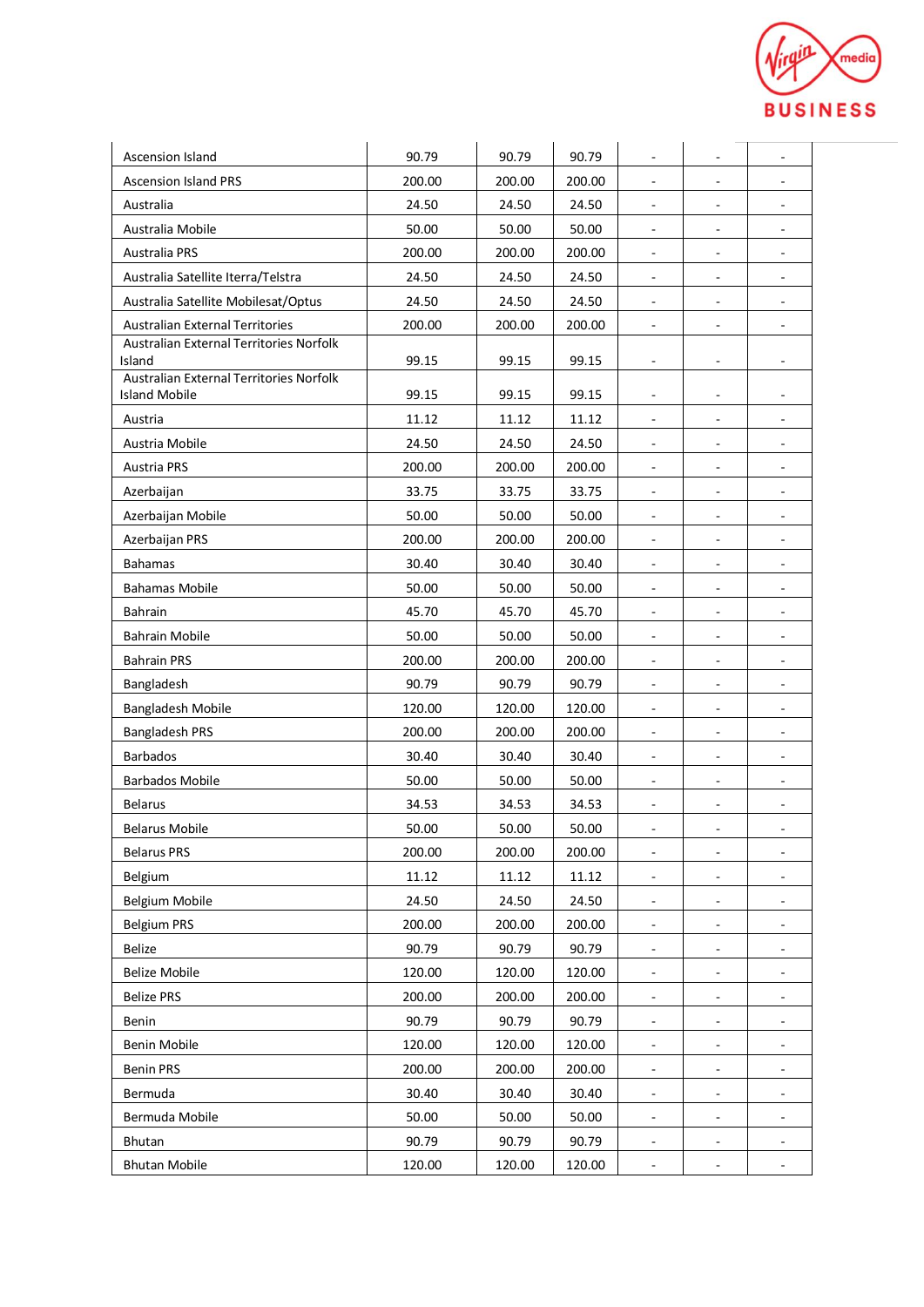

| <b>Bolivia</b>                  | 90.79  | 90.79  | 90.79  | $\overline{\phantom{a}}$     | $\qquad \qquad \blacksquare$ | ٠                        |
|---------------------------------|--------|--------|--------|------------------------------|------------------------------|--------------------------|
| <b>Bolivia Mobile</b>           | 120.00 | 120.00 | 120.00 | $\overline{\phantom{a}}$     | ۳                            | $\overline{\phantom{a}}$ |
| Bosnia Herzegovina              | 33.75  | 33.75  | 33.75  | $\overline{\phantom{a}}$     | ۳                            | ÷,                       |
| Bosnia Herzegovina Mobile       | 50.00  | 50.00  | 50.00  | $\blacksquare$               | $\overline{\phantom{a}}$     | $\overline{\phantom{a}}$ |
| Bosnia Herzegovina PRS          | 200.00 | 200.00 | 200.00 | $\overline{\phantom{a}}$     | -                            |                          |
| Botswana                        | 90.79  | 90.79  | 90.79  | $\overline{\phantom{a}}$     | $\qquad \qquad \blacksquare$ | $\overline{\phantom{a}}$ |
| Botswana Mobile                 | 120.00 | 120.00 | 120.00 | $\overline{\phantom{a}}$     | $\overline{\phantom{a}}$     | $\blacksquare$           |
| <b>Botswana PRS</b>             | 200.00 | 200.00 | 200.00 | $\blacksquare$               | $\qquad \qquad \blacksquare$ | $\overline{\phantom{a}}$ |
| <b>Brazil</b>                   | 90.79  | 90.79  | 90.79  | $\overline{\phantom{a}}$     | ۳                            | $\overline{\phantom{a}}$ |
| <b>Brazil Mobile</b>            | 120.00 | 120.00 | 120.00 | $\bar{a}$                    | L,                           | $\overline{\phantom{a}}$ |
| <b>Brunei</b>                   | 90.79  | 90.79  | 90.79  | $\overline{\phantom{a}}$     | ۰                            | $\overline{\phantom{a}}$ |
| Brunei Mobile                   | 120.00 | 120.00 | 120.00 | $\overline{\phantom{a}}$     | $\qquad \qquad \blacksquare$ | $\overline{\phantom{a}}$ |
| <b>Bulgaria</b>                 | 33.75  | 33.75  | 33.75  | $\overline{\phantom{a}}$     | $\qquad \qquad \blacksquare$ | $\overline{\phantom{a}}$ |
| <b>Bulgaria Mobile</b>          | 50.00  | 50.00  | 50.00  | $\overline{\phantom{a}}$     | $\qquad \qquad \blacksquare$ | $\overline{\phantom{a}}$ |
| <b>Bulgaria PRS</b>             | 200.00 | 200.00 | 200.00 | $\overline{\phantom{a}}$     | ۳                            |                          |
| <b>Burkina Faso</b>             | 90.79  | 90.79  | 90.79  | $\overline{\phantom{a}}$     | ۳                            | $\overline{\phantom{a}}$ |
| Burkina Faso Mobile             | 120.00 | 120.00 | 120.00 | $\overline{\phantom{a}}$     | $\overline{\phantom{0}}$     |                          |
| Burundi                         | 90.79  | 90.79  | 90.79  | $\blacksquare$               | $\blacksquare$               | $\overline{\phantom{a}}$ |
| <b>Burundi Mobile</b>           | 120.00 | 120.00 | 120.00 | $\blacksquare$               | $\qquad \qquad \blacksquare$ | $\blacksquare$           |
| Cambodia                        | 90.79  | 90.79  | 90.79  | $\overline{\phantom{a}}$     | $\qquad \qquad \blacksquare$ | $\overline{\phantom{a}}$ |
| Cambodia Mobile                 | 120.00 | 120.00 | 120.00 | $\overline{\phantom{a}}$     | ÷,                           | $\overline{\phantom{a}}$ |
| Cambodia PRS                    | 200.00 | 200.00 | 200.00 | $\tilde{\phantom{a}}$        | ÷,                           | $\overline{\phantom{a}}$ |
| Cameroon                        | 90.79  | 90.79  | 90.79  | $\overline{\phantom{a}}$     | $\qquad \qquad \blacksquare$ | $\overline{\phantom{0}}$ |
| Cameroon Mobile                 | 120.00 | 120.00 | 120.00 | $\blacksquare$               | $\overline{\phantom{a}}$     | $\overline{\phantom{a}}$ |
| Canada                          | 5.25   | 5.25   | 5.25   | $\overline{\phantom{a}}$     | $\qquad \qquad \blacksquare$ | ٠                        |
| Canada Mobile                   | 5.25   | 5.25   | 5.25   | $\overline{\phantom{a}}$     | $\overline{\phantom{0}}$     | $\overline{\phantom{a}}$ |
| Cape Verde                      | 90.79  | 90.79  | 90.79  | $\overline{\phantom{a}}$     | ۳                            | $\overline{a}$           |
| Cape Verde Mobile               | 120.00 | 120.00 | 120.00 | $\qquad \qquad \blacksquare$ | -                            | ۰                        |
| Cayman Islands                  | 30.40  | 30.40  | 30.40  | $\blacksquare$               |                              | $\overline{\phantom{a}}$ |
| Cayman Islands Mobile           | 50.00  | 50.00  | 50.00  | $\blacksquare$               | $\frac{1}{2}$                | $\overline{\phantom{a}}$ |
| Cayman Islands PRS              | 200.00 | 200.00 | 200.00 | $\overline{\phantom{a}}$     | $\qquad \qquad \blacksquare$ |                          |
| Central African Republic        | 90.79  | 90.79  | 90.79  | $\overline{\phantom{a}}$     | -                            |                          |
| Central African Republic Mobile | 120.00 | 120.00 | 120.00 | $\blacksquare$               | $\qquad \qquad \blacksquare$ | $\overline{\phantom{0}}$ |
| Chad                            | 90.79  | 90.79  | 90.79  |                              |                              |                          |
| Chad Mobile                     | 120.00 | 120.00 | 120.00 | $\blacksquare$               | $\qquad \qquad \blacksquare$ | ۰                        |
| Chatham Islands                 | 24.50  | 24.50  | 24.50  | $\overline{\phantom{a}}$     | $\overline{\phantom{0}}$     |                          |
| Chile                           | 90.79  | 90.79  | 90.79  | $\overline{\phantom{a}}$     | $\overline{\phantom{0}}$     | $\overline{\phantom{a}}$ |
| Chile Mobile                    | 120.00 | 120.00 | 120.00 | $\overline{\phantom{a}}$     | -                            |                          |
| China                           | 45.70  | 45.70  | 45.70  | $\overline{\phantom{a}}$     | $\blacksquare$               |                          |
| China Mobile                    | 50.00  | 50.00  | 50.00  | $\blacksquare$               | -                            | -                        |
| China PRS                       | 200.00 | 200.00 | 200.00 | $\blacksquare$               | ۰                            |                          |
| Christmas Island                | 24.50  | 24.50  | 24.50  | $\overline{\phantom{a}}$     | $\overline{\phantom{a}}$     | $\overline{\phantom{a}}$ |
| Cocos Island                    | 24.50  | 24.50  | 24.50  | $\overline{\phantom{a}}$     |                              |                          |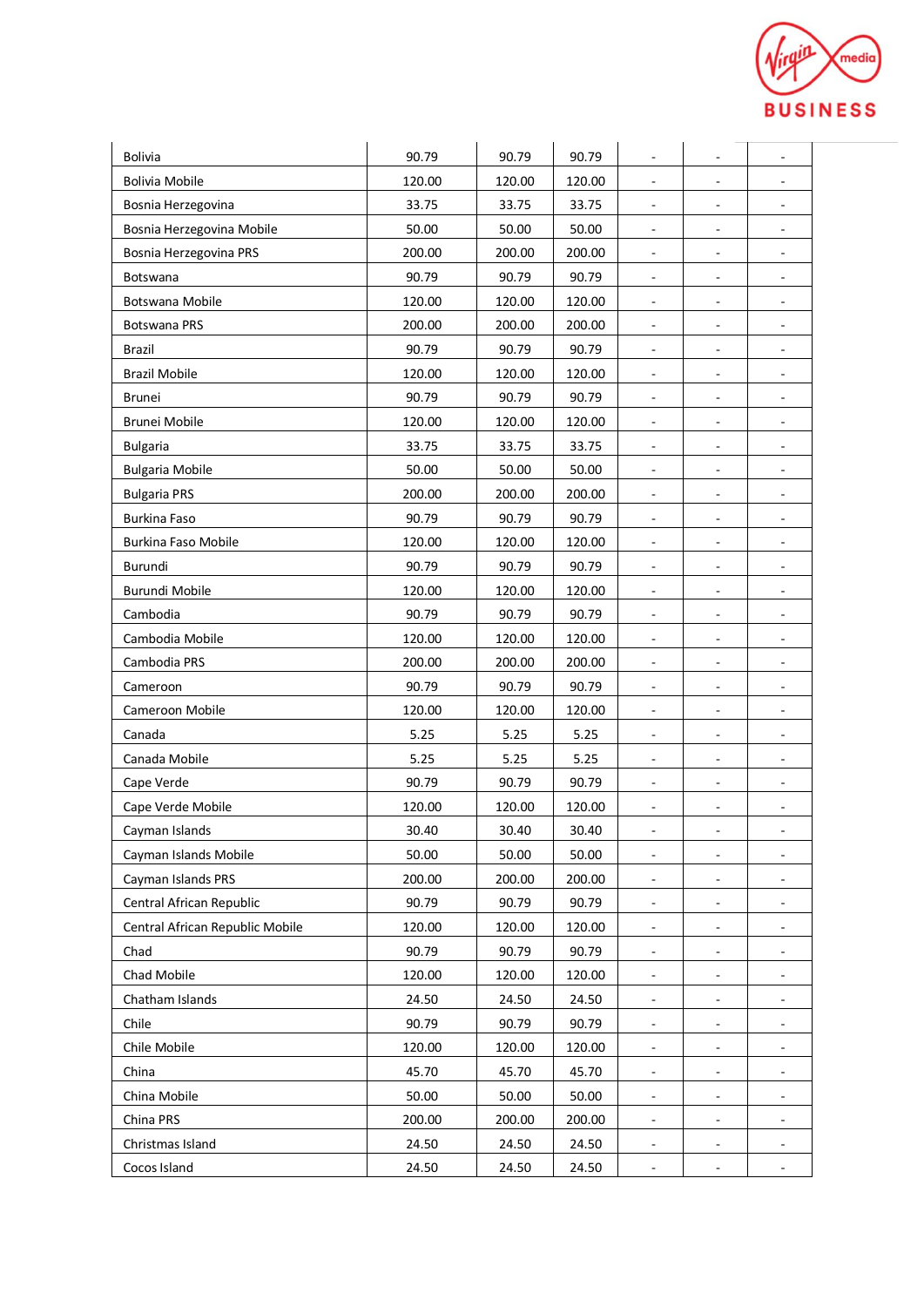

| Colombia                  | 90.79  | 90.79  | 90.79  | $\overline{\phantom{a}}$     | $\qquad \qquad \blacksquare$ | ٠                        |
|---------------------------|--------|--------|--------|------------------------------|------------------------------|--------------------------|
| Colombia Mobile           | 120.00 | 120.00 | 120.00 | $\overline{\phantom{a}}$     | ۳                            | $\overline{\phantom{a}}$ |
| Comoros                   | 90.79  | 90.79  | 90.79  | $\overline{\phantom{a}}$     | ۳                            | $\overline{\phantom{a}}$ |
| <b>Comoros Mobile</b>     | 120.00 | 120.00 | 120.00 | $\blacksquare$               | $\overline{\phantom{a}}$     | $\overline{\phantom{a}}$ |
| <b>Comoros PRS</b>        | 200.00 | 200.00 | 200.00 | $\overline{\phantom{a}}$     |                              |                          |
| Congo                     | 90.79  | 90.79  | 90.79  | $\overline{\phantom{a}}$     | $\qquad \qquad \blacksquare$ | $\overline{\phantom{a}}$ |
| Congo Mobile              | 120.00 | 120.00 | 120.00 | $\overline{\phantom{a}}$     | $\overline{\phantom{a}}$     | $\blacksquare$           |
| Congo PRS                 | 200.00 | 200.00 | 200.00 | $\blacksquare$               | $\qquad \qquad \blacksquare$ | $\overline{\phantom{a}}$ |
| Cook Islands              | 90.79  | 90.79  | 90.79  | $\overline{\phantom{a}}$     | ۳                            | $\overline{\phantom{a}}$ |
| Cook Islands Mobile       | 76.18  | 76.18  | 76.18  | $\overline{\phantom{a}}$     | L,                           | $\overline{\phantom{a}}$ |
| Costa Rica                | 90.79  | 90.79  | 90.79  | $\overline{\phantom{a}}$     | ۰                            | $\overline{\phantom{a}}$ |
| Costa Rica Mobile         | 120.00 | 120.00 | 120.00 | $\overline{\phantom{a}}$     | $\qquad \qquad \blacksquare$ | $\overline{\phantom{a}}$ |
| Croatia                   | 33.75  | 33.75  | 33.75  | $\overline{\phantom{a}}$     | $\qquad \qquad \blacksquare$ | $\overline{\phantom{a}}$ |
| Croatia Mobile            | 50.00  | 50.00  | 50.00  | $\overline{\phantom{a}}$     | $\qquad \qquad \blacksquare$ | $\overline{\phantom{a}}$ |
| Croatia PRS               | 200.00 | 200.00 | 200.00 |                              | ۳                            |                          |
| Cuba                      | 90.79  | 90.79  | 90.79  | $\overline{\phantom{a}}$     | ۳                            | $\overline{\phantom{a}}$ |
| Cuba Guantanamo Bay       | 90.79  | 90.79  | 90.79  | $\overline{\phantom{a}}$     | $\overline{\phantom{0}}$     |                          |
| Cuba Mobile               | 120.00 | 120.00 | 120.00 | $\blacksquare$               | $\blacksquare$               | $\overline{\phantom{a}}$ |
| <b>Cyprus North</b>       | 33.75  | 33.75  | 33.75  | $\blacksquare$               | $\qquad \qquad \blacksquare$ | $\blacksquare$           |
| Cyprus North Mobile       | 50.00  | 50.00  | 50.00  | $\overline{\phantom{a}}$     | $\qquad \qquad \blacksquare$ | $\overline{\phantom{a}}$ |
| Cyprus South              | 33.75  | 33.75  | 33.75  | $\overline{\phantom{a}}$     | ÷,                           | $\overline{\phantom{a}}$ |
| Cyprus South Mobile       | 50.00  | 50.00  | 50.00  | $\overline{\phantom{a}}$     | $\overline{\phantom{a}}$     |                          |
| <b>Cyprus South PRS</b>   | 200.00 | 200.00 | 200.00 | $\overline{\phantom{a}}$     | $\qquad \qquad \blacksquare$ | $\overline{\phantom{0}}$ |
| Czech Republic            | 11.12  | 11.12  | 11.12  | $\blacksquare$               | $\overline{\phantom{a}}$     | $\overline{\phantom{a}}$ |
| Czech Republic Mobile     | 24.50  | 24.50  | 24.50  | $\overline{\phantom{a}}$     | $\overline{\phantom{a}}$     | $\blacksquare$           |
| Czech Republic PRS        | 200.00 | 200.00 | 200.00 | $\overline{\phantom{a}}$     | $\overline{\phantom{0}}$     | $\overline{\phantom{a}}$ |
| Dem. Rep. of Congo        | 90.79  | 90.79  | 90.79  | $\overline{\phantom{a}}$     | ۳                            | $\overline{a}$           |
| Dem. Rep. of Congo Mobile | 120.00 | 120.00 | 120.00 | $\qquad \qquad \blacksquare$ | -                            | ۰                        |
| Denmark                   | 11.12  | 11.12  | 11.12  | $\overline{\phantom{a}}$     |                              | $\overline{\phantom{0}}$ |
| Denmark Mobile            | 24.50  | 24.50  | 24.50  | $\blacksquare$               | $\qquad \qquad \blacksquare$ | $\overline{\phantom{a}}$ |
| Denmark PRS               | 200.00 | 200.00 | 200.00 | $\overline{\phantom{a}}$     | $\overline{\phantom{0}}$     |                          |
| Diego Garcia              | 200.00 | 200.00 | 200.00 | $\overline{\phantom{a}}$     | -                            |                          |
| Djibouti                  | 90.79  | 90.79  | 90.79  | $\blacksquare$               | -                            | $\overline{\phantom{a}}$ |
| Djibouti Mobile           | 120.00 | 120.00 | 120.00 |                              |                              |                          |
| Dominica                  | 30.40  | 30.40  | 30.40  | $\overline{\phantom{a}}$     | $\qquad \qquad \blacksquare$ | $\overline{\phantom{a}}$ |
| Dominica Mobile           | 50.00  | 50.00  | 50.00  | $\overline{\phantom{a}}$     | $\qquad \qquad \blacksquare$ |                          |
| Dominican Republic        | 30.40  | 30.40  | 30.40  | $\overline{\phantom{a}}$     | $\overline{\phantom{0}}$     | $\overline{\phantom{a}}$ |
| Dominican Republic Mobile | 50.00  | 50.00  | 50.00  |                              | -                            |                          |
| East Timor                | 90.79  | 90.79  | 90.79  | $\blacksquare$               | $\blacksquare$               |                          |
| East Timor Mobile         | 120.00 | 120.00 | 120.00 | $\blacksquare$               | -                            | -                        |
| East Timor PRS            | 200.00 | 200.00 | 200.00 | $\blacksquare$               | ۰                            |                          |
| Ecuador                   | 90.79  | 90.79  | 90.79  | $\overline{\phantom{a}}$     | $\overline{\phantom{a}}$     | $\overline{\phantom{a}}$ |
| <b>Ecuador Mobile</b>     | 120.00 | 120.00 | 120.00 | $\blacksquare$               |                              |                          |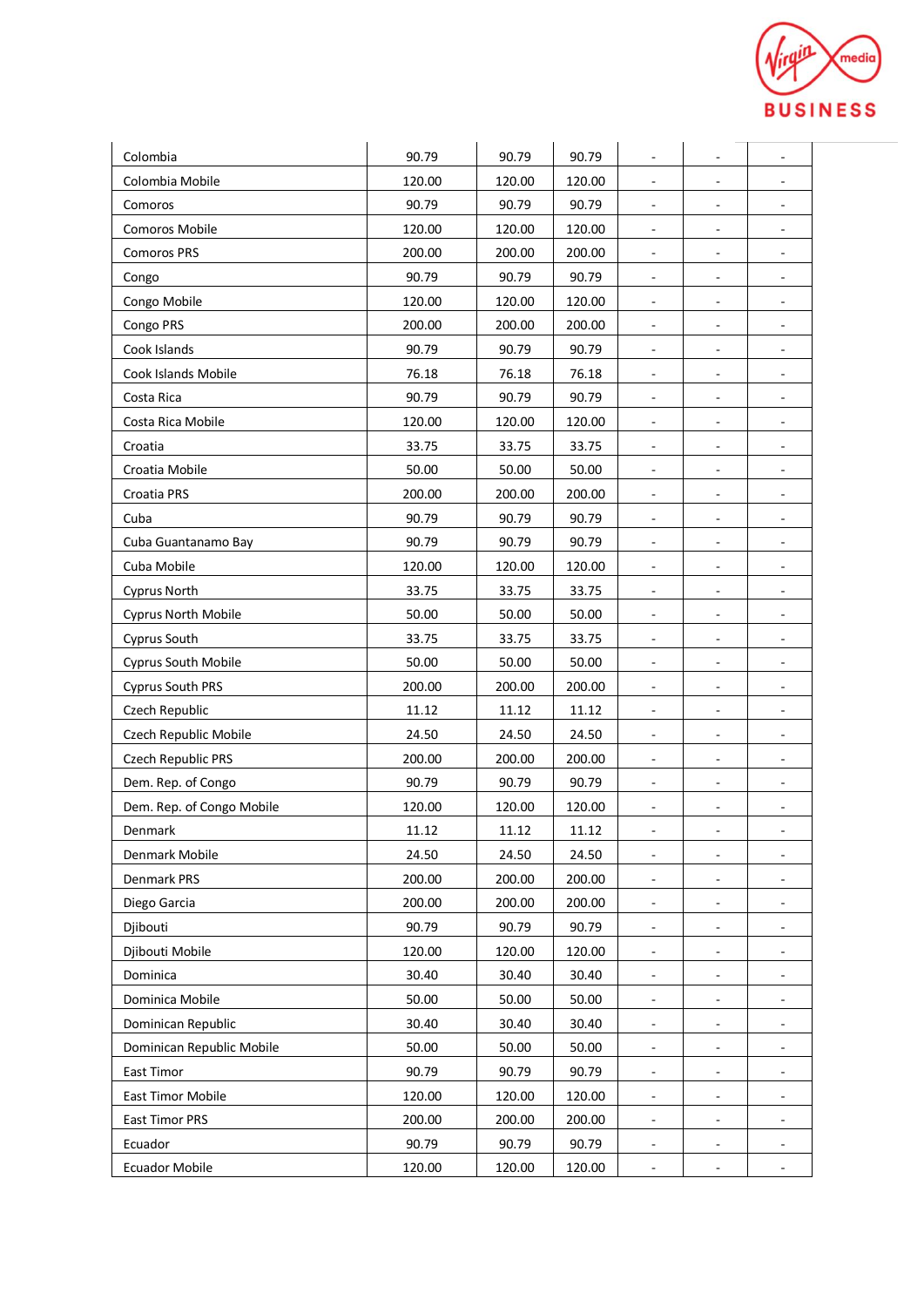

| Egypt                           | 33.75  | 33.75  | 33.75  | $\overline{\phantom{a}}$     | $\qquad \qquad \blacksquare$ | $\blacksquare$           |
|---------------------------------|--------|--------|--------|------------------------------|------------------------------|--------------------------|
| Egypt Mobile                    | 50.00  | 50.00  | 50.00  | $\overline{\phantom{a}}$     | ۳                            | $\overline{\phantom{a}}$ |
| Egypt PRS                       | 200.00 | 200.00 | 200.00 | $\overline{\phantom{a}}$     | ۳                            | $\blacksquare$           |
| El Salvador                     | 90.79  | 90.79  | 90.79  | $\blacksquare$               | $\overline{\phantom{a}}$     | $\overline{\phantom{a}}$ |
| El Salvador Mobile              | 120.00 | 120.00 | 120.00 | $\overline{\phantom{a}}$     | -                            |                          |
| El Salvador PRS                 | 200.00 | 200.00 | 200.00 | $\overline{\phantom{a}}$     | $\qquad \qquad \blacksquare$ | $\overline{\phantom{a}}$ |
| <b>Equatorial Guinea</b>        | 90.79  | 90.79  | 90.79  | $\overline{\phantom{a}}$     | $\overline{\phantom{a}}$     | $\blacksquare$           |
| <b>Equatorial Guinea Mobile</b> | 120.00 | 120.00 | 120.00 | $\overline{\phantom{a}}$     | $\qquad \qquad \blacksquare$ | $\overline{\phantom{a}}$ |
| Eritrea                         | 90.79  | 90.79  | 90.79  | $\blacksquare$               | ۳                            | $\overline{\phantom{a}}$ |
| Eritrea Mobile                  | 120.00 | 120.00 | 120.00 | $\blacksquare$               | L,                           | $\overline{\phantom{a}}$ |
| Estonia                         | 33.75  | 33.75  | 33.75  | $\overline{\phantom{a}}$     | ۰                            | $\overline{\phantom{a}}$ |
| Estonia Mobile                  | 50.00  | 50.00  | 50.00  | $\overline{\phantom{a}}$     | $\qquad \qquad \blacksquare$ | $\overline{\phantom{a}}$ |
| <b>Estonia PRS</b>              | 200.00 | 200.00 | 200.00 | $\overline{\phantom{a}}$     | $\qquad \qquad \blacksquare$ | $\overline{\phantom{a}}$ |
| Ethiopia                        | 90.79  | 90.79  | 90.79  | $\overline{\phantom{a}}$     | $\qquad \qquad \blacksquare$ | $\overline{\phantom{a}}$ |
| Ethiopia Mobile                 | 120.00 | 120.00 | 120.00 | $\overline{\phantom{a}}$     | ۳                            |                          |
| Ethiopia PRS                    | 200.00 | 200.00 | 200.00 | $\overline{\phantom{a}}$     | ۳                            | $\overline{\phantom{a}}$ |
| <b>Falkland Islands</b>         | 138.37 | 138.37 | 138.37 | $\overline{\phantom{a}}$     | ۰                            |                          |
| <b>Falkland Islands Mobile</b>  | 138.37 | 138.37 | 138.37 | $\overline{\phantom{a}}$     | $\blacksquare$               | $\overline{\phantom{a}}$ |
| <b>Falkland Islands PRS</b>     | 200.00 | 200.00 | 200.00 | $\blacksquare$               | $\qquad \qquad \blacksquare$ | $\blacksquare$           |
| Faroe Islands                   | 90.79  | 90.79  | 90.79  | $\overline{\phantom{a}}$     | $\qquad \qquad \blacksquare$ | $\overline{\phantom{a}}$ |
| Faroe Islands Mobile            | 120.00 | 120.00 | 120.00 | $\overline{\phantom{a}}$     | ÷,                           | $\overline{\phantom{a}}$ |
| Faroe Islands PRS               | 200.00 | 200.00 | 200.00 | $\blacksquare$               | ÷,                           | $\overline{\phantom{a}}$ |
| Fiji                            | 90.79  | 90.79  | 90.79  | $\overline{\phantom{a}}$     | $\qquad \qquad \blacksquare$ | $\overline{\phantom{a}}$ |
| Fiji Mobile                     | 120.00 | 120.00 | 120.00 | $\blacksquare$               | $\overline{\phantom{a}}$     | $\overline{\phantom{a}}$ |
| Finland                         | 11.12  | 11.12  | 11.12  | $\overline{\phantom{a}}$     | $\overline{\phantom{a}}$     | $\blacksquare$           |
| <b>Finland Mobile</b>           | 24.50  | 24.50  | 24.50  | $\overline{\phantom{a}}$     | $\overline{\phantom{0}}$     | $\overline{\phantom{a}}$ |
| <b>Finland PRS</b>              | 200.00 | 200.00 | 200.00 | $\overline{\phantom{a}}$     | ÷,                           | $\overline{\phantom{a}}$ |
| France                          | 11.12  | 11.12  | 11.12  | $\qquad \qquad \blacksquare$ | -                            | ۰                        |
| <b>France Mobile</b>            | 24.50  | 24.50  | 24.50  | $\overline{\phantom{a}}$     | -                            | $\overline{\phantom{a}}$ |
| France PRS                      | 200.00 | 200.00 | 200.00 | $\blacksquare$               | $\qquad \qquad \blacksquare$ | $\overline{\phantom{a}}$ |
| French Guiana                   | 90.79  | 90.79  | 90.79  | $\overline{\phantom{a}}$     | $\overline{\phantom{0}}$     |                          |
| French Guiana Mobile            | 120.00 | 120.00 | 120.00 | $\overline{\phantom{a}}$     | -                            |                          |
| French Polynesia                | 90.79  | 90.79  | 90.79  | $\blacksquare$               | -                            | $\overline{\phantom{a}}$ |
| French Polynesia Mobile         | 120.00 | 120.00 | 120.00 |                              |                              |                          |
| French Polynesia PRS            | 200.00 | 200.00 | 200.00 | $\overline{\phantom{a}}$     | $\qquad \qquad \blacksquare$ | $\overline{\phantom{a}}$ |
| Gabon                           | 90.79  | 90.79  | 90.79  | $\overline{\phantom{a}}$     | $\qquad \qquad \blacksquare$ |                          |
| Gabon Mobile                    | 120.00 | 120.00 | 120.00 | $\overline{\phantom{a}}$     | $\overline{\phantom{0}}$     | $\overline{\phantom{a}}$ |
| Gabon PRS                       | 200.00 | 200.00 | 200.00 | $\overline{\phantom{a}}$     | -                            |                          |
| Gambia                          | 90.79  | 90.79  | 90.79  | $\blacksquare$               | $\blacksquare$               |                          |
| Gambia Mobile                   | 120.00 | 120.00 | 120.00 | $\blacksquare$               | -                            | -                        |
| Georgia                         | 12.37  | 12.37  | 12.37  | $\blacksquare$               | ۰                            |                          |
| Georgia Mobile                  | 50.00  | 50.00  | 50.00  | $\overline{\phantom{a}}$     | $\overline{\phantom{a}}$     | $\overline{\phantom{a}}$ |
| Germany                         | 11.12  | 11.12  | 11.12  | $\overline{\phantom{a}}$     | -                            | ٠                        |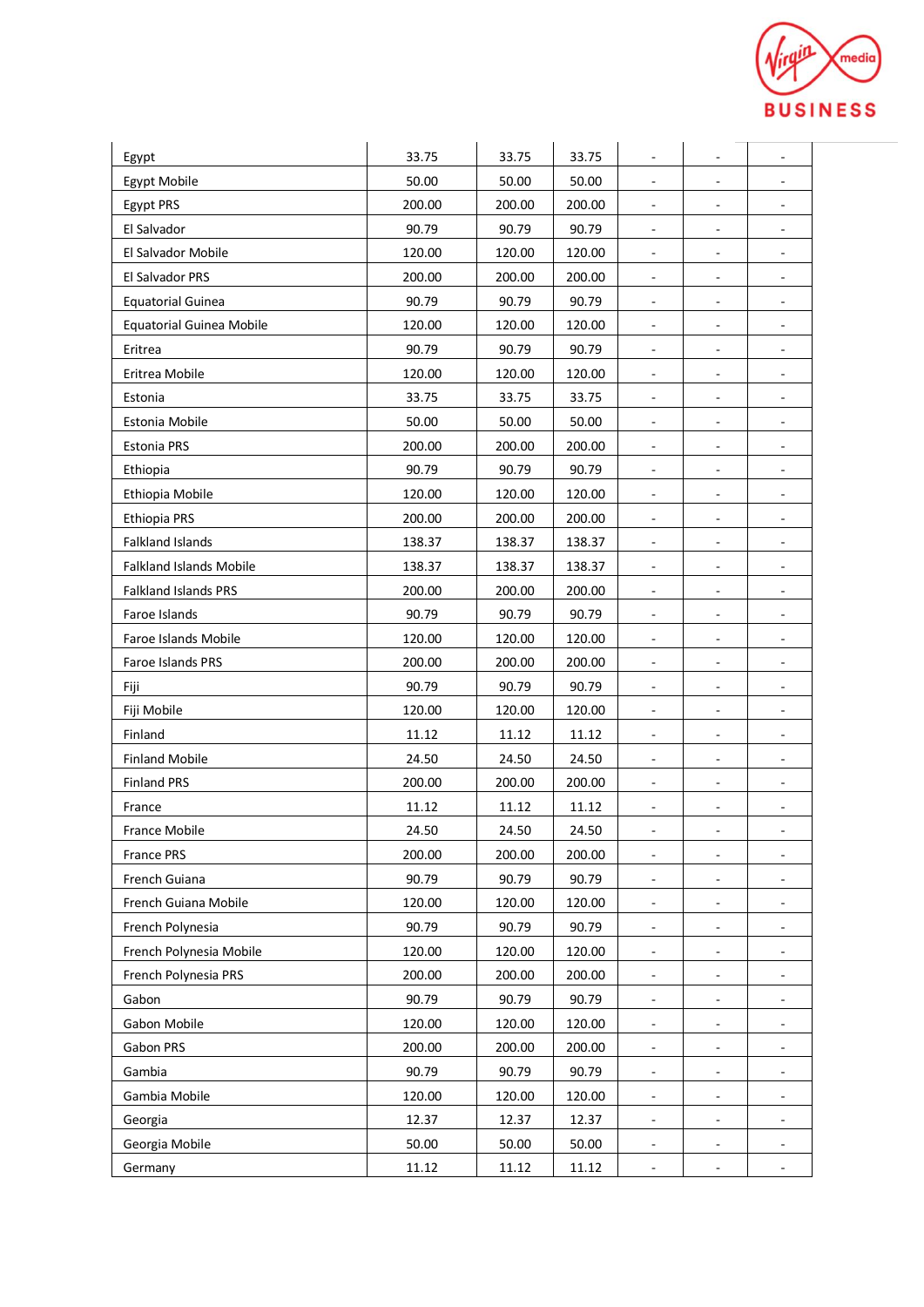

| <b>Germany Mobile</b>   | 24.50  | 24.50  | 24.50  | $\overline{\phantom{a}}$ | $\overline{\phantom{0}}$     | $\overline{\phantom{a}}$     |
|-------------------------|--------|--------|--------|--------------------------|------------------------------|------------------------------|
| <b>Germany PRS</b>      | 200.00 | 200.00 | 200.00 | $\sim$                   | ÷,                           | $\overline{\phantom{a}}$     |
| Ghana                   | 90.79  | 90.79  | 90.79  | $\overline{\phantom{a}}$ | $\qquad \qquad \blacksquare$ | $\blacksquare$               |
| Ghana Mobile            | 120.00 | 120.00 | 120.00 | ٠                        | ÷,                           | ÷,                           |
| Ghana PRS               | 200.00 | 200.00 | 200.00 | $\overline{\phantom{a}}$ | $\overline{a}$               |                              |
| Gibraltar               | 33.75  | 33.75  | 33.75  | $\overline{\phantom{a}}$ | $\overline{\phantom{0}}$     | $\overline{\phantom{0}}$     |
| Gibraltar Mobile        | 50.00  | 50.00  | 50.00  | $\overline{\phantom{a}}$ | ۰                            | ٠                            |
| <b>Gibraltar PRS</b>    | 200.00 | 200.00 | 200.00 | $\overline{\phantom{a}}$ | $\blacksquare$               | $\overline{\phantom{a}}$     |
| Greece                  | 11.12  | 11.12  | 11.12  | $\overline{\phantom{a}}$ | ÷,                           | $\overline{\phantom{a}}$     |
| <b>Greece Mobile</b>    | 200.00 | 200.00 | 200.00 | $\overline{\phantom{a}}$ | ÷,                           | $\overline{\phantom{a}}$     |
| <b>Greece PRS</b>       | 200.00 | 200.00 | 200.00 | $\overline{\phantom{a}}$ | ÷,                           | $\blacksquare$               |
| Greenland               | 32.65  | 32.65  | 32.65  | $\overline{\phantom{a}}$ | $\overline{\phantom{0}}$     | ۰                            |
| <b>Greenland Mobile</b> | 32.65  | 32.65  | 32.65  | $\blacksquare$           | $\blacksquare$               | $\overline{\phantom{a}}$     |
| Grenada                 | 33.75  | 33.75  | 33.75  | $\overline{\phantom{a}}$ | $\qquad \qquad \blacksquare$ | ۰                            |
| Grenada Mobile          | 50.00  | 50.00  | 50.00  | $\overline{\phantom{a}}$ | ÷,                           | $\overline{\phantom{a}}$     |
| Guadeloupe              | 90.79  | 90.79  | 90.79  | ٠                        | ÷,                           | $\overline{\phantom{a}}$     |
| Guadeloupe Mobile       | 120.00 | 120.00 | 120.00 | ٠                        | ÷,                           | ٠                            |
| Guam                    | 90.79  | 90.79  | 90.79  | ٠                        | $\qquad \qquad \blacksquare$ | ۰                            |
| Guatemala               | 90.79  | 90.79  | 90.79  | $\blacksquare$           | $\qquad \qquad \blacksquare$ | $\overline{\phantom{a}}$     |
| Guatemala Mobile        | 120.00 | 120.00 | 120.00 | $\blacksquare$           | $\qquad \qquad \blacksquare$ | ٠                            |
| Guinea                  | 90.79  | 90.79  | 90.79  | $\overline{\phantom{a}}$ | $\qquad \qquad \blacksquare$ | $\blacksquare$               |
| Guinea Bissau           | 90.79  | 90.79  | 90.79  | $\overline{\phantom{a}}$ | ÷,                           | ÷,                           |
| Guinea Bissau Mobile    | 120.00 | 120.00 | 120.00 | $\blacksquare$           | ۰                            | -                            |
| Guinea Mobile           | 120.00 | 120.00 | 120.00 | $\overline{\phantom{a}}$ | $\qquad \qquad \blacksquare$ | -                            |
| Guyana                  | 90.79  | 90.79  | 90.79  | $\blacksquare$           | $\overline{\phantom{a}}$     | $\overline{\phantom{a}}$     |
| Guyana Mobile           | 120.00 | 120.00 | 120.00 | $\overline{\phantom{a}}$ | $\overline{\phantom{a}}$     | $\overline{\phantom{a}}$     |
| Guyana PRS              | 200.00 | 200.00 | 200.00 | $\overline{\phantom{a}}$ | $\qquad \qquad \blacksquare$ | $\overline{\phantom{a}}$     |
| Haiti                   | 90.79  | 90.79  | 90.79  | $\overline{\phantom{a}}$ | $\qquad \qquad \blacksquare$ | $\overline{\phantom{0}}$     |
| Haiti Mobile            | 120.00 | 120.00 | 120.00 | $\blacksquare$           | ÷,                           | $\overline{\phantom{a}}$     |
| Honduras                | 90.79  | 90.79  | 90.79  | ٠                        | ۰                            | ۰                            |
| Honduras Mobile         | 120.00 | 120.00 | 120.00 | $\blacksquare$           | $\blacksquare$               |                              |
| Hong Kong               | 24.50  | 24.50  | 24.50  | $\overline{\phantom{a}}$ | $\overline{\phantom{0}}$     | $\overline{\phantom{a}}$     |
| Hong Kong Mobile        | 50.00  | 50.00  | 50.00  | $\overline{\phantom{a}}$ | $\qquad \qquad \blacksquare$ | $\overline{\phantom{0}}$     |
| Hong Kong PRS           | 200.00 | 200.00 | 200.00 | $\overline{\phantom{a}}$ |                              |                              |
| Hungary                 | 11.12  | 11.12  | 11.12  | $\blacksquare$           | $\overline{\phantom{0}}$     | $\qquad \qquad \blacksquare$ |
| <b>Hungary Mobile</b>   | 24.50  | 24.50  | 24.50  | ۰.                       | ۰                            | ۰                            |
| <b>Hungary PRS</b>      | 200.00 | 200.00 | 200.00 | $\blacksquare$           | $\frac{1}{2}$                | $\overline{\phantom{0}}$     |
| Iceland                 | 11.12  | 11.12  | 11.12  | $\overline{\phantom{a}}$ | $\qquad \qquad \blacksquare$ | $\qquad \qquad \blacksquare$ |
| <b>Iceland Mobile</b>   | 24.50  | 24.50  | 24.50  | $\overline{\phantom{a}}$ | $\overline{\phantom{m}}$     |                              |
| <b>Iceland PRS</b>      | 200.00 | 200.00 | 200.00 | $\blacksquare$           | $\blacksquare$               | $\qquad \qquad \blacksquare$ |
| India                   | 90.79  | 90.79  | 90.79  | $\blacksquare$           | -                            |                              |
| India Mobile            | 120.00 | 120.00 | 120.00 | $\blacksquare$           | $\overline{\phantom{a}}$     | $\overline{\phantom{a}}$     |
| India PRS               | 200.00 | 200.00 | 200.00 | $\blacksquare$           | ۰                            | ۰                            |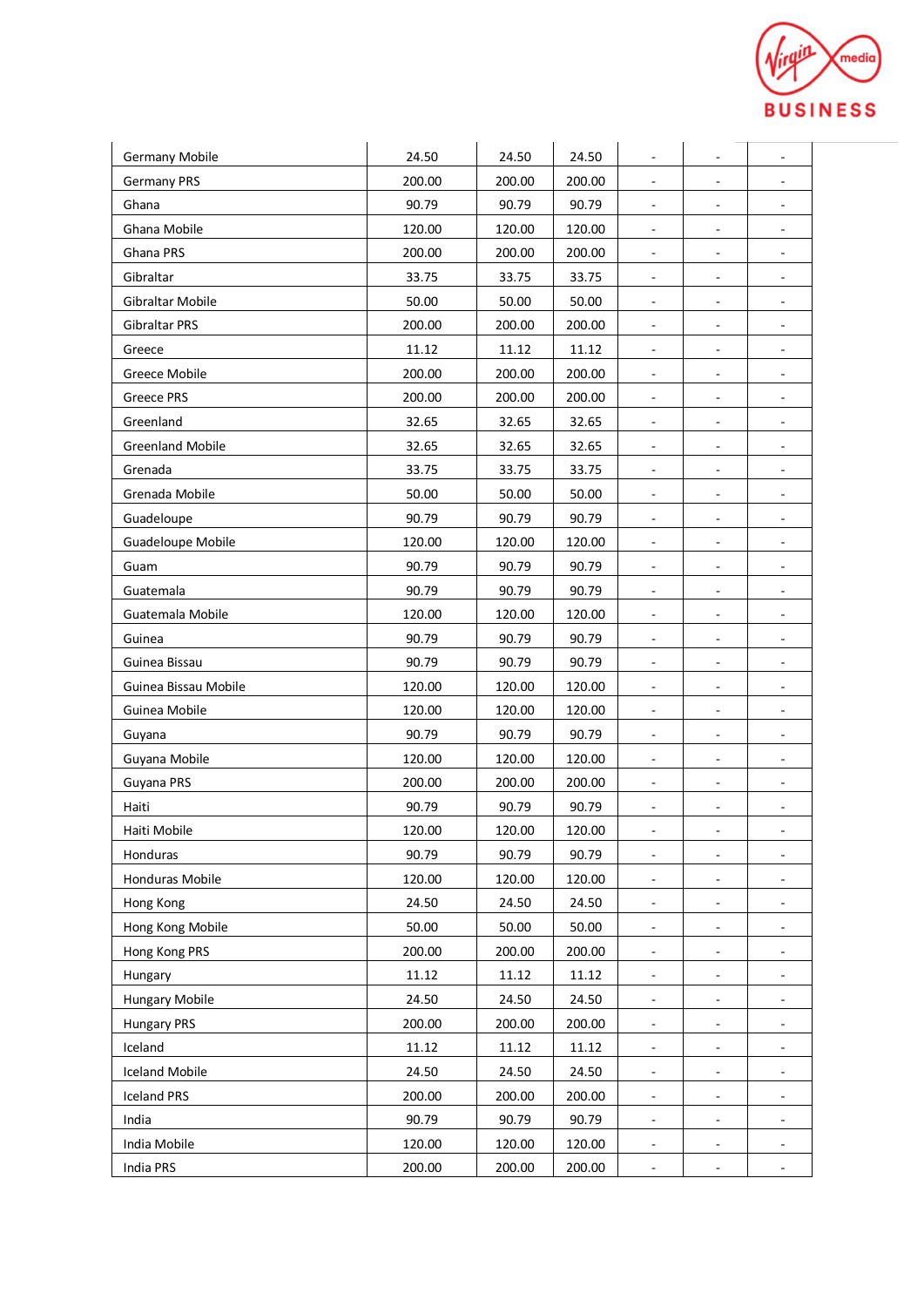

| Indonesia                      | 45.70  | 45.70  | 45.70  | $\overline{\phantom{a}}$ | $\qquad \qquad \blacksquare$ | ٠                            |
|--------------------------------|--------|--------|--------|--------------------------|------------------------------|------------------------------|
| Indonesia Mobile               | 100.00 | 100.00 | 100.00 | $\overline{\phantom{a}}$ | ۳                            | $\overline{\phantom{a}}$     |
| Indonesia PRS                  | 200.00 | 200.00 | 200.00 | $\overline{\phantom{a}}$ | ÷,                           | $\overline{a}$               |
| <b>International Freephone</b> | 0.00   | 0.00   | 0.00   | $\blacksquare$           | $\overline{\phantom{a}}$     | $\overline{\phantom{a}}$     |
| Iran                           | 90.79  | 90.79  | 90.79  | $\overline{\phantom{a}}$ | -                            |                              |
| Iran Mobile                    | 120.00 | 120.00 | 120.00 | $\overline{\phantom{a}}$ | $\overline{\phantom{0}}$     | $\overline{\phantom{a}}$     |
| Iraq                           | 90.79  | 90.79  | 90.79  | $\overline{\phantom{a}}$ | $\qquad \qquad \blacksquare$ | $\blacksquare$               |
| Iraq Mobile                    | 120.00 | 120.00 | 120.00 | $\overline{\phantom{a}}$ | $\qquad \qquad \blacksquare$ | $\overline{\phantom{a}}$     |
| Israel                         | 33.75  | 33.75  | 33.75  | $\overline{\phantom{a}}$ | -                            | $\overline{\phantom{a}}$     |
| <b>Israel Mobile</b>           | 50.00  | 50.00  | 50.00  | $\blacksquare$           | ÷,                           | $\overline{\phantom{a}}$     |
| <b>Israel PRS</b>              | 200.00 | 200.00 | 200.00 | $\overline{\phantom{a}}$ | $\qquad \qquad \blacksquare$ | ۰                            |
| Italy                          | 11.12  | 11.12  | 11.12  | $\overline{\phantom{a}}$ | $\qquad \qquad \blacksquare$ | $\overline{\phantom{a}}$     |
| Italy Mobile                   | 24.50  | 24.50  | 24.50  | $\overline{\phantom{a}}$ | $\overline{\phantom{0}}$     | $\overline{\phantom{a}}$     |
| Italy NTS-PRS                  | 200.00 | 200.00 | 200.00 | $\overline{\phantom{a}}$ | $\qquad \qquad \blacksquare$ | $\overline{\phantom{a}}$     |
| Italy Vatican City             | 11.12  | 11.12  | 11.12  | $\overline{\phantom{a}}$ | ۳                            |                              |
| <b>Ivory Coast</b>             | 90.79  | 90.79  | 90.79  | $\overline{\phantom{a}}$ | $\qquad \qquad \blacksquare$ | $\overline{\phantom{a}}$     |
| Ivory Coast Mobile             | 120.00 | 120.00 | 120.00 | ۰                        | ۰                            |                              |
| Jamaica                        | 30.40  | 30.40  | 30.40  | $\overline{\phantom{a}}$ | $\blacksquare$               | $\overline{\phantom{a}}$     |
| Jamaica Mobile                 | 50.00  | 50.00  | 50.00  | $\blacksquare$           | $\qquad \qquad \blacksquare$ | $\overline{\phantom{a}}$     |
| Jamaica PRS                    | 120.00 | 120.00 | 120.00 | $\overline{\phantom{a}}$ | $\qquad \qquad \blacksquare$ | $\overline{\phantom{a}}$     |
| Japan                          | 24.50  | 24.50  | 24.50  | $\overline{\phantom{a}}$ | $\qquad \qquad \blacksquare$ | $\overline{\phantom{a}}$     |
| Japan IP Phone                 | 24.50  | 24.50  | 24.50  | $\overline{a}$           | $\overline{\phantom{a}}$     | $\overline{\phantom{a}}$     |
| Japan Mobile                   | 50.00  | 50.00  | 50.00  | $\overline{\phantom{a}}$ | $\qquad \qquad \blacksquare$ | $\qquad \qquad \blacksquare$ |
| Jordan                         | 45.70  | 45.70  | 45.70  | $\blacksquare$           | $\qquad \qquad \blacksquare$ | $\overline{\phantom{a}}$     |
| Jordan Mobile                  | 50.00  | 50.00  | 50.00  | $\overline{\phantom{a}}$ | $\overline{\phantom{a}}$     | $\blacksquare$               |
| Jordan PRS                     | 200.00 | 200.00 | 200.00 | $\overline{\phantom{a}}$ | $\overline{\phantom{0}}$     | $\overline{\phantom{a}}$     |
| Kazakhstan                     | 33.75  | 33.75  | 33.75  | $\overline{\phantom{a}}$ | ÷,                           | $\overline{a}$               |
| Kazakhstan Mobile              | 50.00  | 50.00  | 50.00  | $\overline{\phantom{a}}$ | -                            | ۰                            |
| Kenya                          | 90.79  | 90.79  | 90.79  | $\overline{\phantom{a}}$ | -                            | $\overline{\phantom{0}}$     |
| Kenya Mobile                   | 120.00 | 120.00 | 120.00 | $\blacksquare$           | $\qquad \qquad \blacksquare$ | $\overline{\phantom{a}}$     |
| Kenya PRS                      | 200.00 | 200.00 | 200.00 | $\overline{\phantom{a}}$ | $\overline{\phantom{a}}$     |                              |
| Kiribati                       | 90.79  | 90.79  | 90.79  | $\overline{\phantom{a}}$ | -                            |                              |
| Kiribati Mobile                | 120.00 | 120.00 | 120.00 | $\blacksquare$           | $\qquad \qquad \blacksquare$ | $\overline{\phantom{0}}$     |
| Kiribati PRS                   | 200.00 | 200.00 | 200.00 |                          |                              |                              |
| Korea PDR North                | 90.79  | 90.79  | 90.79  | $\overline{\phantom{a}}$ | $\qquad \qquad \blacksquare$ | $\overline{\phantom{a}}$     |
| Korea PDR North Mobile         | 120.00 | 120.00 | 120.00 | $\overline{\phantom{a}}$ | $\overline{\phantom{0}}$     |                              |
| Korea Republic South           | 33.75  | 33.75  | 33.75  | $\overline{\phantom{a}}$ | $\overline{\phantom{0}}$     | $\overline{\phantom{a}}$     |
| Korea Republic South Mobile    | 50.00  | 50.00  | 50.00  | $\overline{\phantom{a}}$ | -                            |                              |
| Korea Republic South PRS       | 200.00 | 200.00 | 200.00 | $\overline{\phantom{a}}$ | $\blacksquare$               |                              |
| Kuwait                         | 45.70  | 45.70  | 45.70  | $\blacksquare$           | -                            | -                            |
| Kuwait Mobile                  | 50.00  | 50.00  | 50.00  | $\blacksquare$           | ۰                            |                              |
| Kyrgyzstan                     | 33.75  | 33.75  | 33.75  | $\overline{\phantom{a}}$ | $\overline{\phantom{a}}$     | $\overline{\phantom{a}}$     |
| Kyrgyzstan Mobile              | 50.00  | 50.00  | 50.00  | $\blacksquare$           |                              |                              |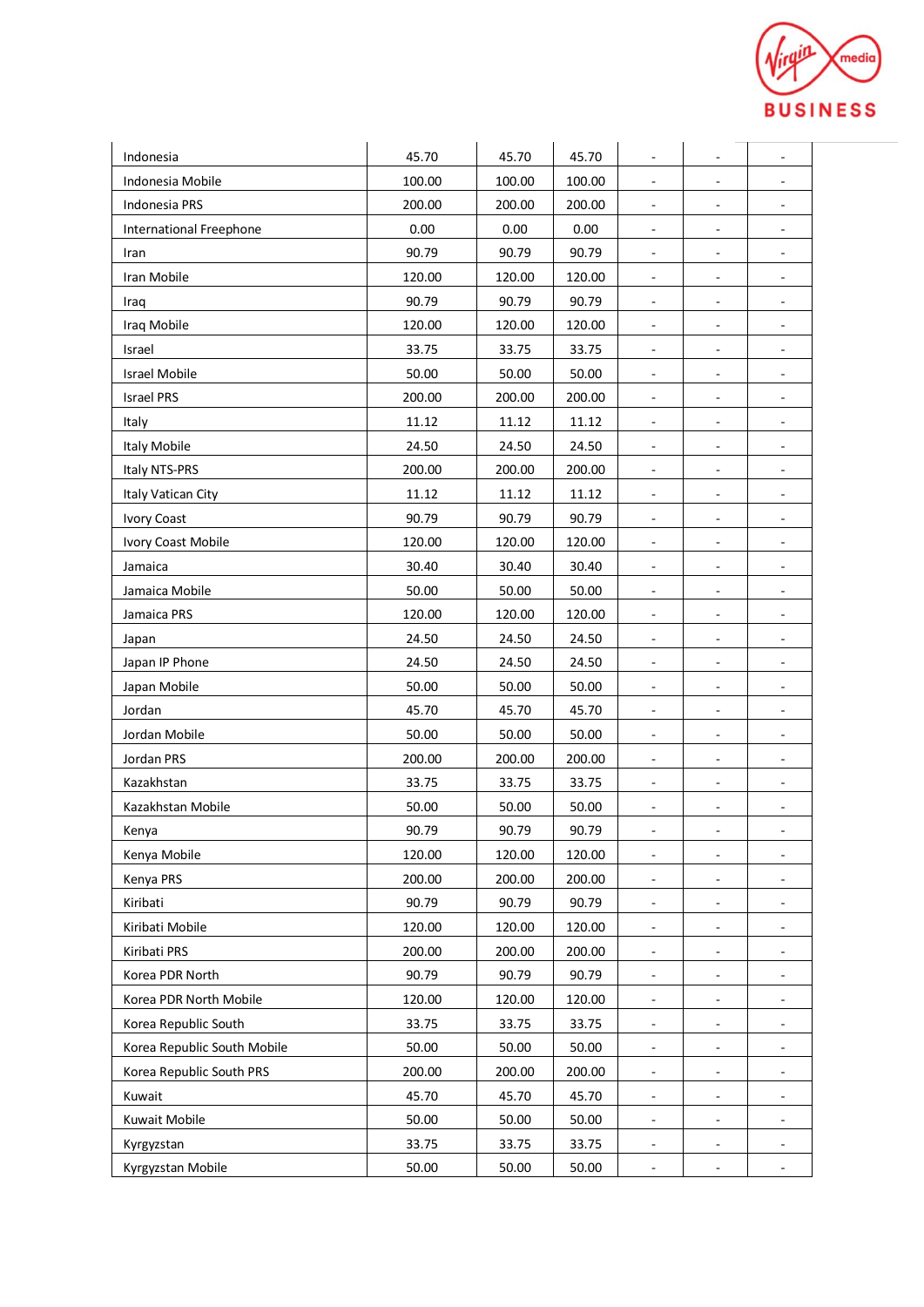

| Kyrgyzstan PRS         | 200.00 | 200.00 | 200.00 | $\overline{\phantom{a}}$ | $\overline{\phantom{a}}$ | ٠                            |
|------------------------|--------|--------|--------|--------------------------|--------------------------|------------------------------|
| Laos                   | 90.79  | 90.79  | 90.79  |                          |                          |                              |
| Laos Mobile            | 120.00 | 120.00 | 120.00 | $\overline{\phantom{a}}$ |                          |                              |
| Latvia                 | 33.75  | 33.75  | 33.75  | $\overline{\phantom{a}}$ | $\overline{\phantom{a}}$ | ۰                            |
| Latvia Mobile          | 50.00  | 50.00  | 50.00  |                          | $\overline{\phantom{a}}$ |                              |
| Latvia PRS             | 200.00 | 200.00 | 200.00 | $\blacksquare$           | $\overline{\phantom{a}}$ | $\overline{\phantom{a}}$     |
| Lebanon                | 45.70  | 45.70  | 45.70  | $\blacksquare$           | $\overline{\phantom{a}}$ | $\blacksquare$               |
| Lebanon Mobile         | 50.00  | 50.00  | 50.00  | $\overline{\phantom{a}}$ | $\overline{\phantom{a}}$ | $\overline{\phantom{a}}$     |
| Lebanon PRS            | 200.00 | 200.00 | 200.00 | $\sim$                   | $\sim$                   | $\overline{\phantom{a}}$     |
| Lesotho                | 90.79  | 90.79  | 90.79  |                          |                          |                              |
| Lesotho Mobile         | 120.00 | 120.00 | 120.00 | $\overline{\phantom{a}}$ | $\overline{\phantom{a}}$ | $\overline{\phantom{a}}$     |
| Liberia                | 90.79  | 90.79  | 90.79  | $\blacksquare$           | $\blacksquare$           | ÷.                           |
| Liberia Mobile         | 120.00 | 120.00 | 120.00 | $\overline{\phantom{a}}$ | $\overline{\phantom{a}}$ | $\blacksquare$               |
| Libya                  | 33.75  | 33.75  | 33.75  |                          | $\overline{a}$           |                              |
| Libya Mobile           | 50.00  | 50.00  | 50.00  | $\sim$                   | $\frac{1}{2}$            |                              |
| Liechtenstein          | 11.12  | 11.12  | 11.12  | $\overline{\phantom{a}}$ | $\overline{\phantom{a}}$ | $\overline{\phantom{a}}$     |
| Liechtenstein Mobile   | 24.50  | 24.50  | 24.50  | $\overline{\phantom{a}}$ | $\overline{\phantom{a}}$ | $\overline{\phantom{a}}$     |
| Liechtenstein NTS-PRS  | 200.00 | 200.00 | 200.00 | $\blacksquare$           | $\overline{\phantom{a}}$ | $\overline{\phantom{a}}$     |
| Lithuania              | 33.75  | 33.75  | 33.75  | $\overline{\phantom{a}}$ | $\overline{\phantom{a}}$ | $\overline{\phantom{a}}$     |
| Lithuania Mobile       | 64.29  | 64.29  | 64.29  | $\overline{\phantom{a}}$ |                          |                              |
| Lithuania PRS          | 200.00 | 200.00 | 200.00 | $\overline{\phantom{a}}$ | $\blacksquare$           | ÷.                           |
| Luxembourg             | 11.12  | 11.12  | 11.12  | ٠                        | $\overline{\phantom{a}}$ |                              |
| Luxembourg Mobile      | 24.50  | 24.50  | 24.50  | $\overline{\phantom{a}}$ | $\overline{\phantom{a}}$ | $\overline{\phantom{a}}$     |
| Luxembourg NTS-PRS     | 200.00 | 200.00 | 200.00 | $\blacksquare$           | $\overline{\phantom{a}}$ | $\overline{\phantom{a}}$     |
| Macao                  | 90.79  | 90.79  | 90.79  | $\overline{\phantom{a}}$ | $\overline{\phantom{a}}$ | $\overline{\phantom{a}}$     |
| Macao Mobile           | 120.00 | 120.00 | 120.00 | $\overline{\phantom{a}}$ | $\overline{\phantom{a}}$ | $\overline{\phantom{a}}$     |
| Macao PRS              | 200.00 | 200.00 | 200.00 | $\overline{\phantom{a}}$ | $\overline{\phantom{a}}$ |                              |
| Macedonia              | 33.75  | 33.75  | 33.75  | $\overline{\phantom{a}}$ | $\overline{\phantom{a}}$ | $\qquad \qquad \blacksquare$ |
| Macedonia Mobile       | 50.00  | 50.00  | 50.00  |                          |                          |                              |
| Macedonia PRS          | 200.00 | 200.00 | 200.00 | $\overline{\phantom{a}}$ | $\overline{\phantom{a}}$ | $\overline{\phantom{a}}$     |
| Madagascar             | 90.79  | 90.79  | 90.79  | $\overline{\phantom{a}}$ | $\overline{\phantom{a}}$ |                              |
| Madagascar Mobile      | 120.00 | 120.00 | 120.00 |                          |                          |                              |
| Madagascar PRS         | 200.00 | 200.00 | 200.00 | $\blacksquare$           | $\overline{\phantom{a}}$ | $\overline{\phantom{a}}$     |
| Malawi                 | 90.79  | 90.79  | 90.79  |                          | $\overline{\phantom{a}}$ |                              |
| Malawi Mobile          | 120.00 | 120.00 | 120.00 | $\overline{\phantom{a}}$ | $\overline{\phantom{a}}$ | ۰                            |
| Malaysia               | 24.50  | 24.50  | 24.50  | $\overline{\phantom{a}}$ | $\overline{\phantom{a}}$ |                              |
| Malaysia Mobile        | 50.00  | 50.00  | 50.00  | $\overline{\phantom{a}}$ | $\overline{\phantom{a}}$ |                              |
| Maldives               | 90.79  | 90.79  | 90.79  | $\overline{\phantom{a}}$ | $\overline{\phantom{a}}$ |                              |
| <b>Maldives Mobile</b> | 120.00 | 120.00 | 120.00 |                          |                          |                              |
| Maldives PRS           | 200.00 | 200.00 | 200.00 | $\blacksquare$           | $\overline{\phantom{a}}$ | $\overline{\phantom{a}}$     |
| Mali                   | 90.79  | 90.79  | 90.79  | $\overline{\phantom{a}}$ | $\overline{\phantom{a}}$ |                              |
| Mali Mobile            | 120.00 | 120.00 | 120.00 | $\overline{\phantom{a}}$ | $\overline{\phantom{a}}$ | ۰                            |
|                        |        |        |        |                          |                          |                              |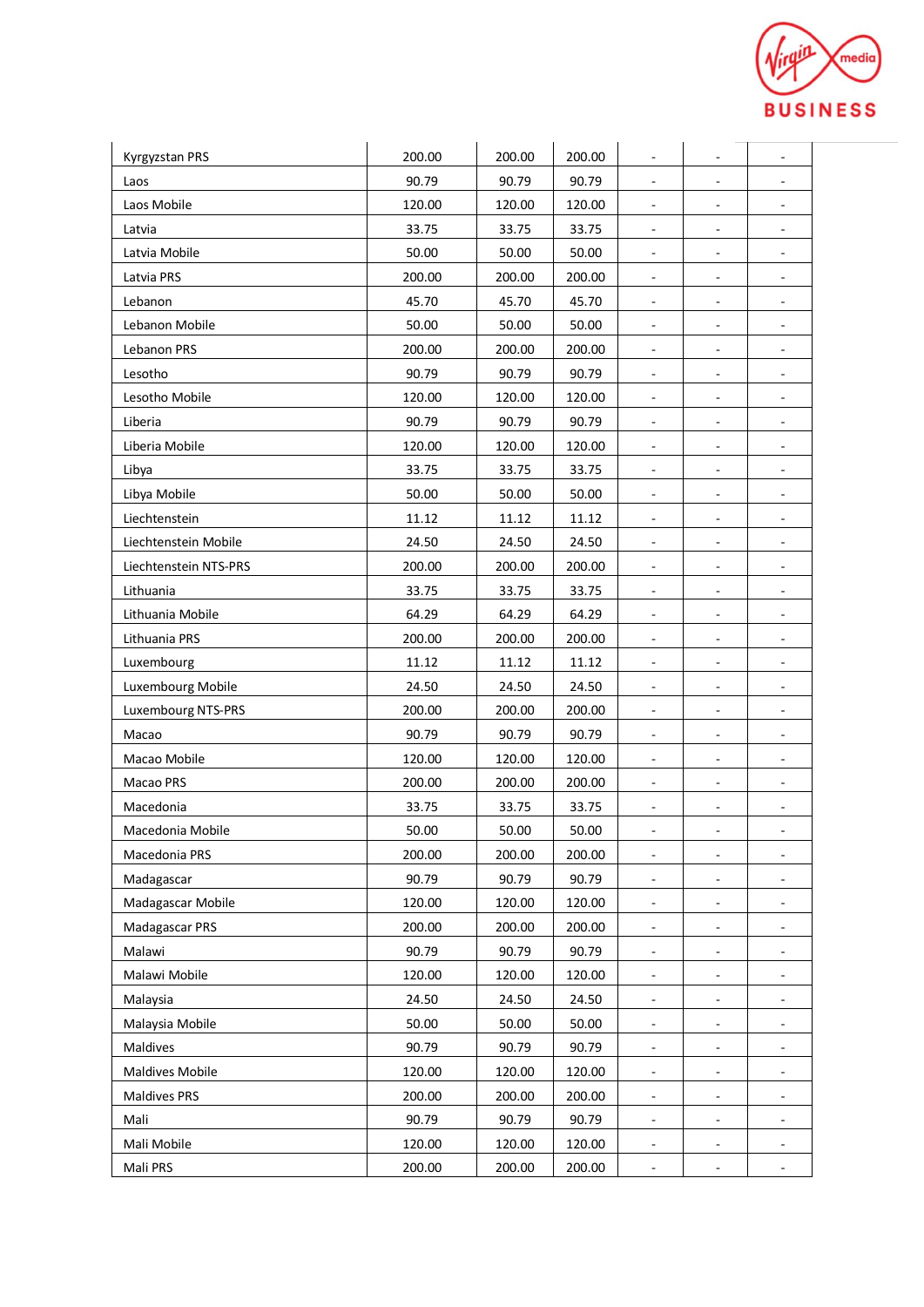

| Malta                   | 33.75  | 33.75  | 33.75  | $\overline{\phantom{a}}$     | $\qquad \qquad \blacksquare$ | ٠                        |
|-------------------------|--------|--------|--------|------------------------------|------------------------------|--------------------------|
| Malta Mobile            | 50.00  | 50.00  | 50.00  | $\overline{\phantom{a}}$     | ۳                            | $\overline{\phantom{a}}$ |
| Malta PRS               | 200.00 | 200.00 | 200.00 | $\overline{\phantom{a}}$     | ۳                            | $\overline{\phantom{a}}$ |
| Marshall Islands        | 90.79  | 90.79  | 90.79  | $\blacksquare$               | ÷,                           | $\overline{\phantom{a}}$ |
| Marshall Islands Mobile | 120.00 | 120.00 | 120.00 | $\overline{\phantom{a}}$     | -                            |                          |
| Martinique              | 90.79  | 90.79  | 90.79  | $\overline{\phantom{a}}$     | $\qquad \qquad \blacksquare$ | $\overline{\phantom{a}}$ |
| Martinique Mobile       | 120.00 | 120.00 | 120.00 | $\overline{\phantom{a}}$     | $\overline{\phantom{a}}$     | $\blacksquare$           |
| Mauritania              | 90.79  | 90.79  | 90.79  | $\blacksquare$               | $\qquad \qquad \blacksquare$ | $\overline{\phantom{a}}$ |
| Mauritania Mobile       | 120.00 | 120.00 | 120.00 | $\overline{\phantom{a}}$     | ۳                            | $\overline{\phantom{a}}$ |
| Mauritius               | 90.79  | 90.79  | 90.79  | $\overline{\phantom{a}}$     | L,                           | $\overline{\phantom{a}}$ |
| <b>Mauritius Mobile</b> | 120.00 | 120.00 | 120.00 | $\overline{\phantom{a}}$     | ۰                            | $\overline{\phantom{a}}$ |
| <b>Mauritius PRS</b>    | 200.00 | 200.00 | 200.00 | $\overline{\phantom{a}}$     | $\qquad \qquad \blacksquare$ | $\overline{\phantom{a}}$ |
| Mayotte                 | 90.79  | 90.79  | 90.79  | $\overline{\phantom{a}}$     | $\qquad \qquad \blacksquare$ | $\overline{\phantom{a}}$ |
| Mayotte Mobile          | 120.00 | 120.00 | 120.00 | $\overline{\phantom{a}}$     | $\qquad \qquad \blacksquare$ | $\overline{\phantom{a}}$ |
| Mexico                  | 30.40  | 30.40  | 30.40  | $\overline{\phantom{a}}$     | ۳                            |                          |
| Mexico                  | 30.40  | 30.40  | 30.40  |                              |                              |                          |
| Micronesia              | 90.79  | 90.79  | 90.79  | $\overline{\phantom{a}}$     | -                            |                          |
| Micronesia Mobile       | 120.00 | 120.00 | 120.00 | $\blacksquare$               | $\blacksquare$               | $\overline{\phantom{a}}$ |
| Moldova                 | 33.75  | 33.75  | 33.75  | $\blacksquare$               | $\overline{a}$               | $\blacksquare$           |
| Moldova Mobile          | 50.00  | 50.00  | 50.00  | $\overline{\phantom{a}}$     | $\qquad \qquad \blacksquare$ | $\overline{\phantom{a}}$ |
| Monaco                  | 36.99  | 36.99  | 36.99  | $\overline{\phantom{a}}$     | ۳                            | $\overline{\phantom{a}}$ |
| Monaco Mobile           | 29.30  | 29.30  | 29.30  | $\bar{a}$                    | ÷,                           | $\overline{\phantom{a}}$ |
| Monaco PRS              | 200.00 | 200.00 | 200.00 | $\overline{\phantom{a}}$     | $\qquad \qquad \blacksquare$ | $\overline{\phantom{0}}$ |
| Mongolia                | 90.79  | 90.79  | 90.79  | $\blacksquare$               | $\overline{\phantom{a}}$     | $\overline{\phantom{a}}$ |
| Mongolia Mobile         | 120.00 | 120.00 | 120.00 | $\overline{\phantom{a}}$     | $\overline{\phantom{a}}$     | ٠                        |
| Mongolia PRS            | 200.00 | 200.00 | 200.00 | $\overline{\phantom{a}}$     | $\overline{\phantom{0}}$     | $\overline{\phantom{a}}$ |
| Montenegro              | 33.75  | 33.75  | 33.75  | $\overline{\phantom{a}}$     | ۳                            | $\overline{\phantom{a}}$ |
| Montenegro Mobile       | 50.00  | 50.00  | 50.00  | $\qquad \qquad \blacksquare$ | -                            | ۰                        |
| Montserrat              | 30.40  | 30.40  | 30.40  | $\blacksquare$               |                              | $\overline{\phantom{a}}$ |
| Montserrat Mobile       | 50.00  | 50.00  | 50.00  | $\blacksquare$               | $\qquad \qquad \blacksquare$ | $\overline{\phantom{a}}$ |
| Montserrat PRS          | 200.00 | 200.00 | 200.00 | $\overline{\phantom{a}}$     | $\qquad \qquad \blacksquare$ |                          |
| Morocco                 | 33.75  | 33.75  | 33.75  | $\overline{\phantom{a}}$     | -                            |                          |
| Morocco Mobile          | 50.00  | 50.00  | 50.00  | $\blacksquare$               | $\qquad \qquad \blacksquare$ | $\overline{\phantom{0}}$ |
| Morocco PRS             | 200.00 | 200.00 | 200.00 |                              |                              |                          |
| Mozambique              | 90.79  | 90.79  | 90.79  | $\overline{\phantom{a}}$     | $\qquad \qquad \blacksquare$ | $\overline{\phantom{a}}$ |
| Mozambique Mobile       | 120.00 | 120.00 | 120.00 | $\overline{\phantom{a}}$     | $\overline{\phantom{0}}$     |                          |
| Mozambique PRS          | 200.00 | 200.00 | 200.00 | $\overline{\phantom{a}}$     | $\overline{\phantom{0}}$     | $\overline{\phantom{a}}$ |
| Myanmar                 | 90.79  | 90.79  | 90.79  | $\overline{\phantom{a}}$     | -                            |                          |
| Myanmar Mobile          | 120.00 | 120.00 | 120.00 | $\overline{\phantom{a}}$     | $\blacksquare$               |                          |
| Namibia                 | 90.79  | 90.79  | 90.79  | $\blacksquare$               | -                            | -                        |
| Namibia Mobile          | 120.00 | 120.00 | 120.00 | $\blacksquare$               | ۰                            |                          |
| Nauru                   | 100.01 | 100.01 | 100.01 | $\overline{\phantom{a}}$     | $\overline{\phantom{a}}$     | $\overline{\phantom{a}}$ |
| Nauru Mobile            | 120.00 | 120.00 | 120.00 | $\blacksquare$               |                              |                          |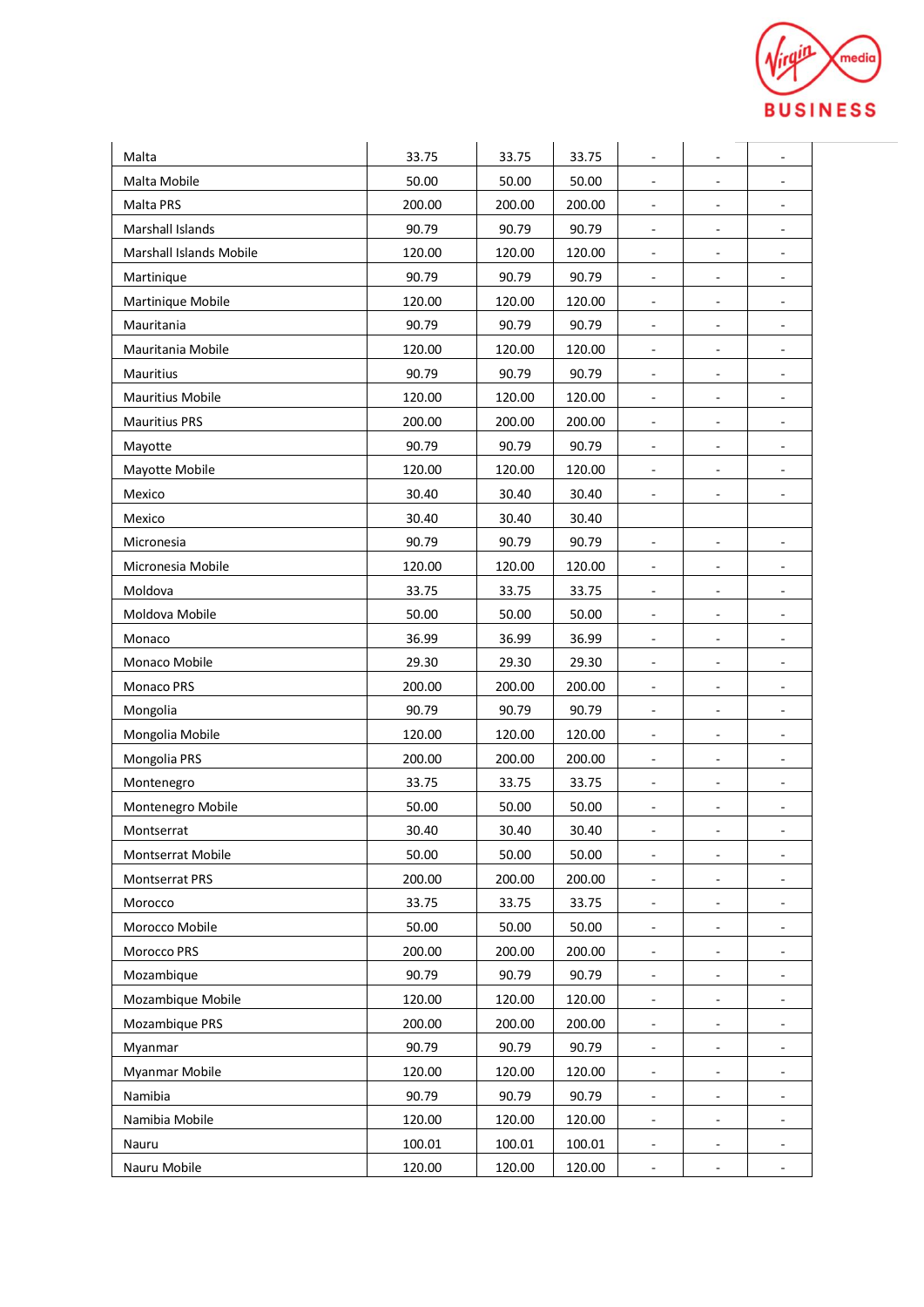

| Nepal                              | 90.79  | 90.79  | 90.79  | $\overline{\phantom{a}}$     | $\qquad \qquad \blacksquare$ | ٠                        |
|------------------------------------|--------|--------|--------|------------------------------|------------------------------|--------------------------|
| Nepal Mobile                       | 120.00 | 120.00 | 120.00 | $\overline{\phantom{a}}$     | ۳                            | $\overline{\phantom{a}}$ |
| Netherlands                        | 11.12  | 11.12  | 11.12  | $\overline{\phantom{a}}$     | ۳                            | $\overline{\phantom{a}}$ |
| <b>Netherlands Antilles</b>        | 90.79  | 90.79  | 90.79  | $\blacksquare$               | ÷,                           | $\overline{\phantom{a}}$ |
| <b>Netherlands Antilles Mobile</b> | 120.00 | 120.00 | 120.00 | $\overline{\phantom{a}}$     | -                            |                          |
| <b>Netherlands Antilles PRS</b>    | 200.00 | 200.00 | 200.00 | $\overline{\phantom{a}}$     | $\qquad \qquad \blacksquare$ | $\overline{\phantom{a}}$ |
| Netherlands Mobile                 | 24.50  | 24.50  | 24.50  | $\overline{\phantom{a}}$     | $\overline{\phantom{a}}$     | $\blacksquare$           |
| <b>Netherlands PRS</b>             | 200.00 | 200.00 | 200.00 | $\blacksquare$               | $\qquad \qquad \blacksquare$ | $\overline{\phantom{a}}$ |
| New Caledonia                      | 90.79  | 90.79  | 90.79  | $\overline{\phantom{a}}$     | ۳                            | $\overline{\phantom{a}}$ |
| New Caledonia Mobile               | 120.00 | 120.00 | 120.00 | $\overline{\phantom{a}}$     | L,                           | $\overline{\phantom{a}}$ |
| New Caledonia PRS                  | 200.00 | 200.00 | 200.00 | $\overline{\phantom{a}}$     | ۰                            | $\overline{\phantom{a}}$ |
| New Zealand                        | 24.50  | 24.50  | 24.50  | $\overline{\phantom{a}}$     | $\qquad \qquad \blacksquare$ | $\overline{\phantom{a}}$ |
| <b>New Zealand Mobile</b>          | 50.00  | 50.00  | 50.00  | $\overline{\phantom{a}}$     | $\qquad \qquad \blacksquare$ | $\overline{\phantom{a}}$ |
| <b>New Zealand PRS</b>             | 200.00 | 200.00 | 200.00 | $\overline{\phantom{a}}$     | $\qquad \qquad \blacksquare$ | $\overline{\phantom{a}}$ |
| Nicaragua                          | 90.79  | 90.79  | 90.79  | $\overline{\phantom{a}}$     | ۳                            |                          |
| Nicaragua Mobile                   | 120.00 | 120.00 | 120.00 | $\overline{\phantom{a}}$     | ۳                            | $\overline{\phantom{a}}$ |
| Nicaragua PRS                      | 200.00 | 200.00 | 200.00 | $\overline{\phantom{a}}$     | $\overline{\phantom{0}}$     |                          |
| Niger                              | 90.79  | 90.79  | 90.79  | $\blacksquare$               | $\qquad \qquad \blacksquare$ | $\overline{\phantom{a}}$ |
| Niger Mobile                       | 120.00 | 120.00 | 120.00 | $\blacksquare$               | $\qquad \qquad \blacksquare$ | $\blacksquare$           |
| <b>Niger PRS</b>                   | 200.00 | 200.00 | 200.00 | $\overline{\phantom{a}}$     | $\qquad \qquad \blacksquare$ | $\overline{\phantom{a}}$ |
| Nigeria                            | 90.79  | 90.79  | 90.79  | $\overline{\phantom{a}}$     | ۳                            | $\overline{a}$           |
| Nigeria Mobile                     | 120.00 | 120.00 | 120.00 | $\bar{a}$                    | ÷,                           | $\overline{\phantom{a}}$ |
| Niue                               | 90.79  | 90.79  | 90.79  | $\overline{\phantom{a}}$     | ۰                            | $\overline{\phantom{a}}$ |
| <b>Niue PRS</b>                    | 200.00 | 200.00 | 200.00 | $\blacksquare$               | $\overline{\phantom{a}}$     | $\overline{\phantom{a}}$ |
| Northern Mariana Islands           | 90.79  | 90.79  | 90.79  | $\overline{\phantom{a}}$     | $\overline{\phantom{a}}$     | $\overline{\phantom{a}}$ |
| Norway                             | 11.12  | 11.12  | 11.12  | $\overline{\phantom{a}}$     | $\overline{\phantom{0}}$     | $\overline{\phantom{a}}$ |
| Norway Mobile                      | 24.50  | 24.50  | 24.50  | $\overline{\phantom{a}}$     | ۳                            | ٠                        |
| Norway PRS-NTS-VOIP                | 200.00 | 200.00 | 200.00 | $\qquad \qquad \blacksquare$ | -                            | ۰                        |
| Oman                               | 45.70  | 45.70  | 45.70  | $\overline{\phantom{a}}$     |                              | ۰                        |
| Oman Mobile                        | 50.00  | 50.00  | 50.00  | $\overline{\phantom{a}}$     | $\qquad \qquad \blacksquare$ | $\overline{\phantom{a}}$ |
| Oman PRS                           | 200.00 | 200.00 | 200.00 | $\overline{\phantom{a}}$     | -                            |                          |
| Pakistan                           | 90.79  | 90.79  | 90.79  | $\overline{\phantom{a}}$     | -                            |                          |
| Pakistan Mobile                    | 120.00 | 120.00 | 120.00 | $\blacksquare$               | $\frac{1}{2}$                | $\overline{\phantom{a}}$ |
| Palau                              | 90.79  | 90.79  | 90.79  |                              |                              |                          |
| Palau Mobile                       | 120.00 | 120.00 | 120.00 | $\overline{\phantom{a}}$     | $\qquad \qquad \blacksquare$ | $\overline{\phantom{a}}$ |
| Palestine                          | 33.75  | 33.75  | 33.75  | $\overline{\phantom{a}}$     | $\qquad \qquad \blacksquare$ |                          |
| Palestine Mobile                   | 50.00  | 50.00  | 50.00  | $\overline{\phantom{a}}$     | $\overline{\phantom{0}}$     | $\overline{\phantom{a}}$ |
| Panama                             | 90.79  | 90.79  | 90.79  | $\overline{\phantom{a}}$     | -                            |                          |
| Panama Mobile                      | 120.00 | 120.00 | 120.00 | $\overline{\phantom{a}}$     |                              |                          |
| Papua New Guinea                   | 90.79  | 90.79  | 90.79  | ۰                            | -                            | ۰                        |
| Papua New Guinea Mobile            | 120.00 | 120.00 | 120.00 | $\blacksquare$               | -                            |                          |
| Papua New Guinea PRS               | 200.00 | 200.00 | 200.00 | $\overline{\phantom{a}}$     | $\overline{\phantom{a}}$     | $\overline{\phantom{a}}$ |
| Paraguay                           | 90.79  | 90.79  | 90.79  | $\overline{\phantom{a}}$     | -                            | ٠                        |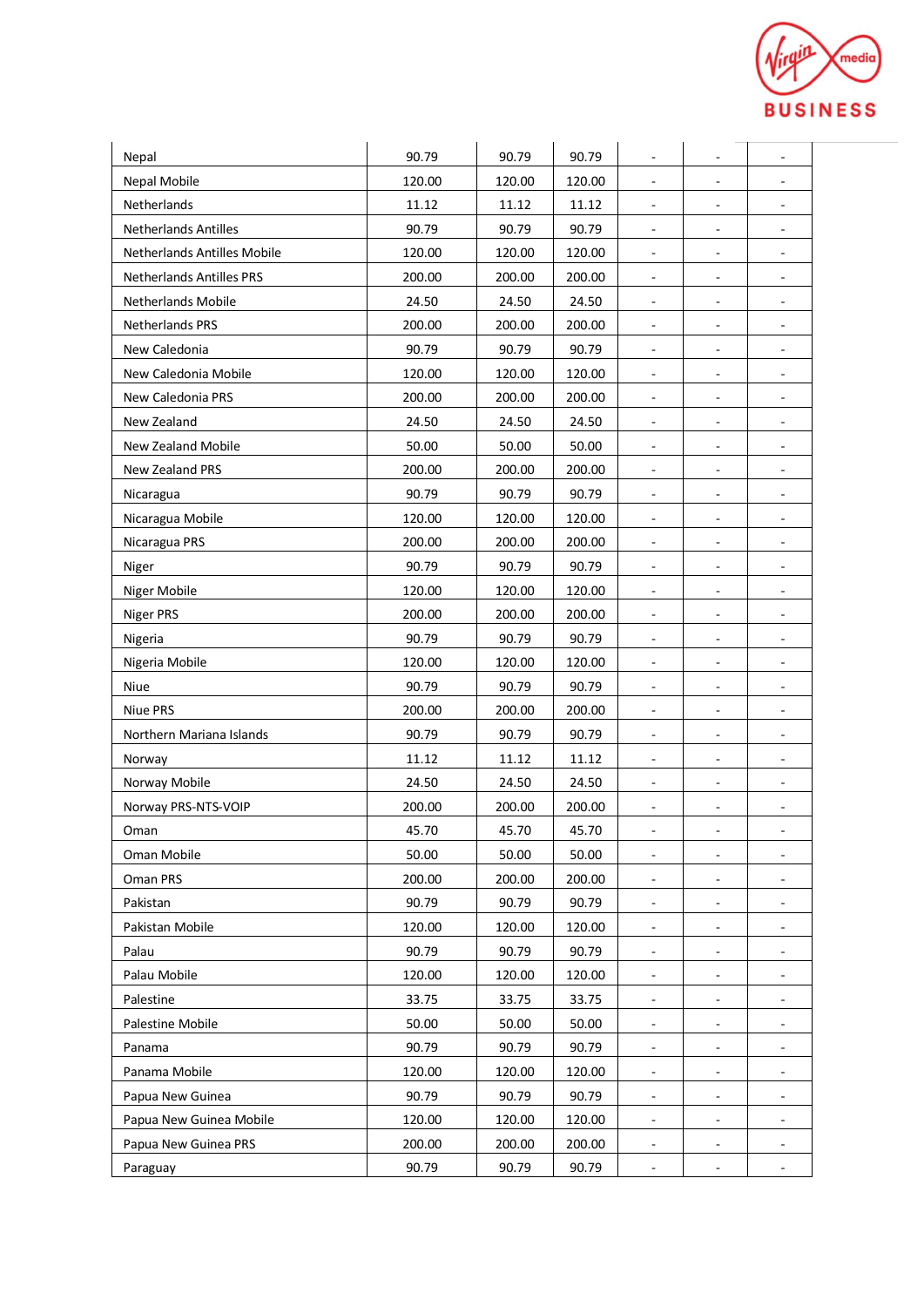

| Paraguay Mobile            | 120.00 | 120.00 | 120.00 | $\overline{\phantom{a}}$     | $\qquad \qquad \blacksquare$ | ٠                        |
|----------------------------|--------|--------|--------|------------------------------|------------------------------|--------------------------|
| Paraguay PRS               | 200.00 | 200.00 | 200.00 | $\overline{\phantom{a}}$     | ۳                            | ÷.                       |
| Peru                       | 90.79  | 90.79  | 90.79  | $\overline{\phantom{a}}$     | ÷,                           | $\overline{\phantom{a}}$ |
| Peru Mobile                | 120.00 | 120.00 | 120.00 | $\blacksquare$               | $\overline{\phantom{a}}$     | $\overline{\phantom{a}}$ |
| Peru NTS-PRS               | 200.00 | 200.00 | 200.00 | $\overline{\phantom{a}}$     | -                            |                          |
| Philippines                | 45.70  | 45.70  | 45.70  | $\overline{\phantom{a}}$     | $\overline{\phantom{0}}$     | $\overline{\phantom{a}}$ |
| Philippines Mobile         | 100.00 | 100.00 | 100.00 | $\overline{\phantom{a}}$     | $\qquad \qquad \blacksquare$ | $\blacksquare$           |
| Poland                     | 11.12  | 11.12  | 11.12  | $\overline{\phantom{a}}$     | $\qquad \qquad \blacksquare$ | $\overline{\phantom{a}}$ |
| Poland Mobile              | 24.50  | 24.50  | 24.50  | $\overline{\phantom{a}}$     | ۳                            | $\overline{\phantom{a}}$ |
| Poland NTS-PRS             | 200.00 | 200.00 | 200.00 | $\blacksquare$               | L,                           | $\overline{\phantom{a}}$ |
| Portugal                   | 11.12  | 11.12  | 11.12  | $\overline{\phantom{a}}$     | $\qquad \qquad \blacksquare$ | $\overline{\phantom{0}}$ |
| Portugal Mobile            | 24.50  | 24.50  | 24.50  | $\overline{\phantom{a}}$     | $\qquad \qquad \blacksquare$ | $\overline{\phantom{a}}$ |
| <b>Portugal PRS</b>        | 200.00 | 200.00 | 200.00 | $\overline{\phantom{a}}$     | $\overline{\phantom{0}}$     | $\overline{\phantom{a}}$ |
| Puerto Rico                | 30.40  | 30.40  | 30.40  | $\overline{\phantom{a}}$     | $\qquad \qquad \blacksquare$ | $\overline{\phantom{a}}$ |
| Qatar                      | 90.79  | 90.79  | 90.79  | $\overline{\phantom{a}}$     | ۳                            |                          |
| <b>Qatar Mobile</b>        | 120.00 | 120.00 | 120.00 | $\overline{\phantom{a}}$     | $\qquad \qquad \blacksquare$ | $\overline{\phantom{a}}$ |
| Qatar PRS                  | 200.00 | 200.00 | 200.00 | ۰                            | ۰                            |                          |
| Reunion                    | 90.79  | 90.79  | 90.79  | $\overline{\phantom{a}}$     | $\blacksquare$               | $\overline{\phantom{a}}$ |
| <b>Reunion Mobile</b>      | 120.00 | 120.00 | 120.00 | $\blacksquare$               | $\qquad \qquad \blacksquare$ | ٠                        |
| Romania                    | 33.75  | 33.75  | 33.75  | $\overline{\phantom{a}}$     | $\qquad \qquad \blacksquare$ | $\overline{\phantom{a}}$ |
| Romania Mobile             | 50.00  | 50.00  | 50.00  | $\overline{\phantom{a}}$     | ÷,                           | $\overline{\phantom{a}}$ |
| Romania NTS-PRS            | 200.00 | 200.00 | 200.00 | $\blacksquare$               | $\overline{\phantom{a}}$     | $\overline{\phantom{a}}$ |
| Russia                     | 33.75  | 33.75  | 33.75  | $\overline{\phantom{a}}$     | $\qquad \qquad \blacksquare$ | $\overline{\phantom{0}}$ |
| Russia Mobile              | 50.00  | 50.00  | 50.00  | $\blacksquare$               | $\overline{\phantom{a}}$     | $\overline{\phantom{a}}$ |
| Russia NTS-OVERLAY         | 33.75  | 33.75  | 33.75  | $\overline{\phantom{a}}$     | $\overline{\phantom{a}}$     | $\blacksquare$           |
| Rwanda                     | 90.79  | 90.79  | 90.79  | $\overline{\phantom{a}}$     | $\overline{\phantom{0}}$     | $\overline{\phantom{a}}$ |
| Rwanda Mobile              | 120.00 | 120.00 | 120.00 | $\overline{\phantom{a}}$     | ÷,                           | $\overline{a}$           |
| Samoa American             | 90.79  | 90.79  | 90.79  | $\qquad \qquad \blacksquare$ | -                            | ۰                        |
| Samoa American Mobile      | 120.00 | 120.00 | 120.00 | $\overline{\phantom{a}}$     | -                            | $\overline{\phantom{0}}$ |
| Samoa Western              | 90.79  | 90.79  | 90.79  | $\overline{\phantom{a}}$     | $\frac{1}{2}$                | $\overline{\phantom{a}}$ |
| Samoa Western Mobile       | 90.79  | 90.79  | 90.79  | $\overline{\phantom{a}}$     | -                            |                          |
| Samoa Western NTS-PRS      | 120.00 | 120.00 | 120.00 | $\overline{\phantom{a}}$     | -                            |                          |
| San Marino                 | 11.12  | 11.12  | 11.12  | $\blacksquare$               | $\overline{\phantom{0}}$     | $\overline{\phantom{a}}$ |
| San Marino Mobile          | 25.05  | 25.05  | 25.05  |                              |                              |                          |
| San Marino NTS             | 200.00 | 200.00 | 200.00 | $\blacksquare$               | $\qquad \qquad \blacksquare$ | $\overline{\phantom{a}}$ |
| Sao Tome & Principe        | 92.36  | 92.36  | 92.36  | $\overline{\phantom{a}}$     | $\qquad \qquad \blacksquare$ |                          |
| Sao Tome & Principe Mobile | 120.00 | 120.00 | 120.00 | $\blacksquare$               | $\qquad \qquad \blacksquare$ | $\overline{\phantom{a}}$ |
| Saudi Arabia               | 45.70  | 45.70  | 45.70  |                              | -                            |                          |
| Saudi Arabia Mobile        | 50.00  | 50.00  | 50.00  | $\overline{\phantom{a}}$     | $\blacksquare$               |                          |
| Senegal                    | 90.79  | 90.79  | 90.79  | $\blacksquare$               | -                            | ۰                        |
| Senegal Mobile             | 120.00 | 120.00 | 120.00 | $\blacksquare$               | ۰                            |                          |
| Serbia                     | 33.75  | 33.75  | 33.75  | $\overline{\phantom{a}}$     | $\overline{\phantom{0}}$     | $\overline{\phantom{a}}$ |
| Serbia Mobile              | 50.00  | 50.00  | 50.00  | $\overline{\phantom{a}}$     | -                            | ٠                        |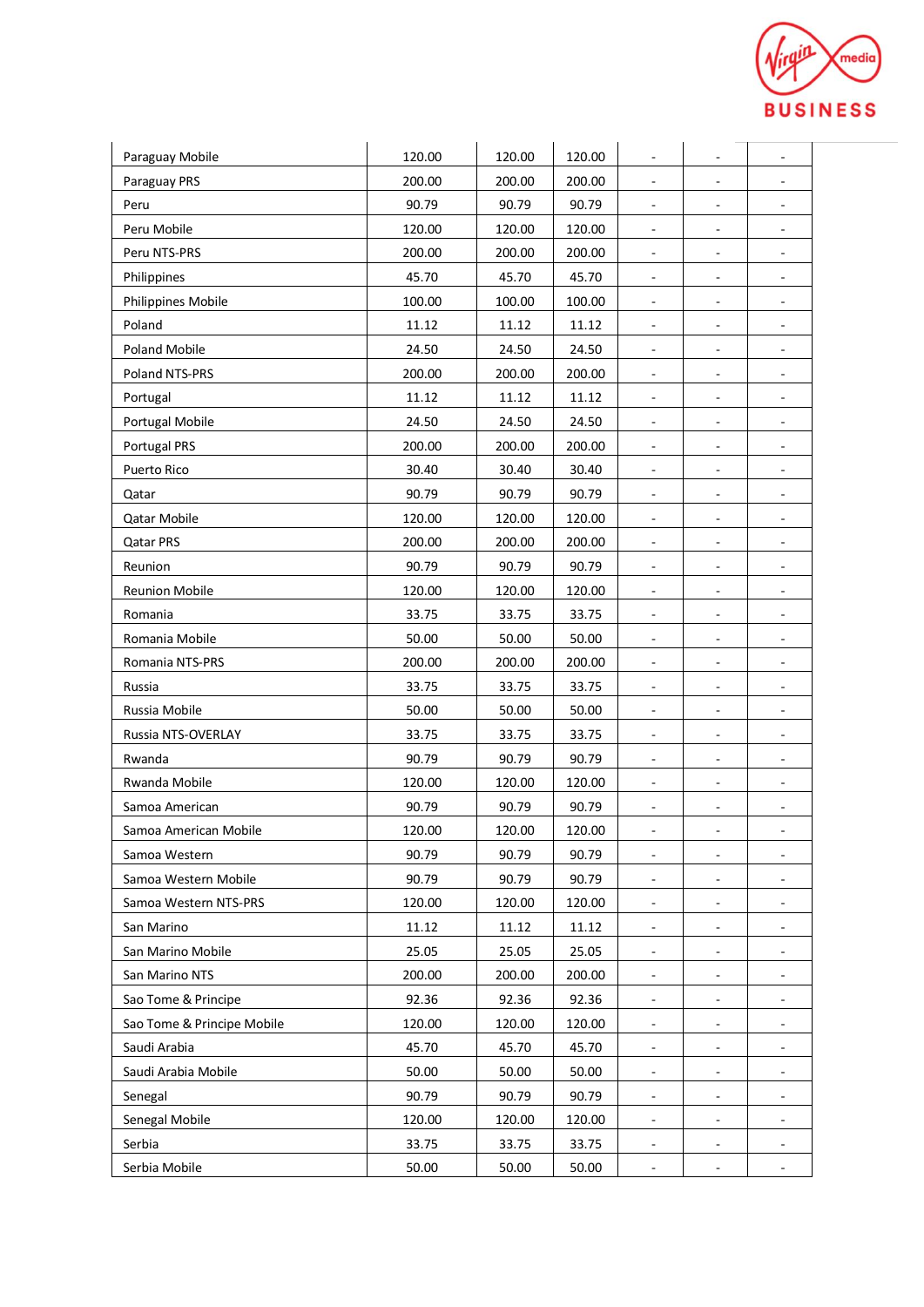

| Seychelles                          | 90.79  | 90.79  | 90.79  | $\overline{\phantom{a}}$ | ۰                            | $\overline{\phantom{a}}$ |
|-------------------------------------|--------|--------|--------|--------------------------|------------------------------|--------------------------|
| Seychelles Mobile                   | 120.00 | 120.00 | 120.00 | $\overline{\phantom{a}}$ | ÷,                           | $\overline{\phantom{a}}$ |
| Seychelles PRS                      | 200.00 | 200.00 | 200.00 | $\overline{\phantom{a}}$ | ÷,                           | $\overline{\phantom{a}}$ |
| Sierra Leone                        | 90.79  | 90.79  | 90.79  | $\blacksquare$           | $\overline{\phantom{a}}$     | $\overline{\phantom{a}}$ |
| Sierra Leone Mobile                 | 120.00 | 120.00 | 120.00 | $\overline{\phantom{a}}$ |                              |                          |
| Singapore                           | 24.50  | 24.50  | 24.50  | $\overline{\phantom{a}}$ | $\overline{\phantom{0}}$     | $\overline{\phantom{a}}$ |
| Singapore Mobile                    | 50.00  | 50.00  | 50.00  | $\sim$                   | $\overline{\phantom{a}}$     | $\blacksquare$           |
| Slovakia                            | 33.75  | 33.75  | 33.75  | $\overline{\phantom{a}}$ | $\qquad \qquad \blacksquare$ | $\overline{\phantom{a}}$ |
| Slovakia Mobile                     | 50.00  | 50.00  | 50.00  | $\overline{\phantom{a}}$ | $\qquad \qquad \blacksquare$ | $\overline{\phantom{a}}$ |
| Slovenia                            | 33.75  | 33.75  | 33.75  | $\overline{\phantom{a}}$ | ÷,                           | $\overline{a}$           |
| Slovenia Mobile                     | 50.00  | 50.00  | 50.00  | $\overline{\phantom{a}}$ | $\overline{\phantom{0}}$     | $\overline{\phantom{0}}$ |
| Slovenia PRS                        | 200.00 | 200.00 | 200.00 | $\overline{\phantom{a}}$ | $\overline{\phantom{0}}$     | ۰                        |
| Solomon Islands                     | 93.92  | 93.92  | 93.92  | $\blacksquare$           | $\blacksquare$               | $\overline{\phantom{a}}$ |
| Solomon Islands Mobile              | 120.00 | 120.00 | 120.00 | $\overline{\phantom{a}}$ | $\qquad \qquad \blacksquare$ | $\blacksquare$           |
| Somalia                             | 90.79  | 90.79  | 90.79  | $\blacksquare$           | ÷,                           | ä,                       |
| Somalia Mobile                      | 120.00 | 120.00 | 120.00 | ۰                        | $\qquad \qquad \blacksquare$ | ۰                        |
| South Africa                        | 45.70  | 45.70  | 45.70  | $\overline{\phantom{a}}$ | $\overline{\phantom{0}}$     | ۰                        |
| South Africa Mobile                 | 50.00  | 50.00  | 50.00  | $\overline{\phantom{a}}$ | $\overline{\phantom{0}}$     | ۰                        |
| South Africa PRS                    | 200.00 | 200.00 | 200.00 | $\overline{\phantom{a}}$ | $\qquad \qquad \blacksquare$ | $\overline{\phantom{a}}$ |
| Spain                               | 11.12  | 11.12  | 11.12  | $\overline{\phantom{a}}$ | $\qquad \qquad \blacksquare$ | $\overline{\phantom{a}}$ |
| Spain Mobile                        | 24.50  | 24.50  | 24.50  | $\overline{\phantom{a}}$ | $\qquad \qquad \blacksquare$ | $\overline{\phantom{a}}$ |
| Spain PRS                           | 200.00 | 200.00 | 200.00 | $\blacksquare$           | $\overline{\phantom{a}}$     |                          |
| Sri Lanka                           | 90.79  | 90.79  | 90.79  | $\overline{\phantom{a}}$ | $\qquad \qquad \blacksquare$ | ۰                        |
| Sri Lanka Mobile                    | 120.00 | 120.00 | 120.00 | $\blacksquare$           | $\qquad \qquad \blacksquare$ | $\overline{\phantom{a}}$ |
| St. Helena                          | 128.68 | 128.68 | 128.68 | $\overline{\phantom{a}}$ | $\qquad \qquad \blacksquare$ | $\overline{\phantom{a}}$ |
| St. Helena PRS                      | 200.00 | 200.00 | 200.00 | $\overline{\phantom{a}}$ | $\qquad \qquad \blacksquare$ | $\overline{\phantom{a}}$ |
| St. Kitts & Nevis                   | 90.79  | 90.79  | 90.79  | $\overline{\phantom{a}}$ | ÷,                           | $\overline{a}$           |
| St. Kitts & Nevis Mobile            | 120.00 | 120.00 | 120.00 | ۰                        | $\overline{\phantom{m}}$     | ۰                        |
| St. Lucia                           | 30.40  | 30.40  | 30.40  |                          |                              | ۰                        |
| St. Lucia Mobile                    | 50.00  | 50.00  | 50.00  | $\blacksquare$           | $\overline{\phantom{0}}$     | $\overline{\phantom{0}}$ |
| St. Pierre & Miquelon               | 90.79  | 90.79  | 90.79  | $\blacksquare$           | $\qquad \qquad \blacksquare$ | ٠                        |
| St. Pierre & Miquelon Mobile        | 120.00 | 120.00 | 120.00 | $\overline{\phantom{a}}$ | $\overline{\phantom{0}}$     |                          |
| St. Vincent & the Grenadines        | 90.79  | 90.79  | 90.79  | $\overline{\phantom{a}}$ | $\frac{1}{2}$                | $\blacksquare$           |
| St. Vincent & the Grenadines Mobile | 120.00 | 120.00 | 120.00 |                          |                              |                          |
| Sudan                               | 90.79  | 90.79  | 90.79  | $\blacksquare$           | ۰                            | ۰                        |
| Sudan Mobile                        | 120.00 | 120.00 | 120.00 | $\blacksquare$           |                              |                          |
| Suriname                            | 90.79  | 90.79  | 90.79  | $\blacksquare$           | ۰                            | ۰                        |
| Suriname Mobile                     | 120.00 | 120.00 | 120.00 | $\blacksquare$           | $\overline{\phantom{0}}$     |                          |
| Suriname PRS                        | 200.00 | 200.00 | 200.00 | $\blacksquare$           | $\overline{\phantom{0}}$     |                          |
| Swaziland                           | 90.79  | 90.79  | 90.79  | ۳                        | ۰                            | $\overline{\phantom{0}}$ |
| <b>Swaziland Mobile</b>             | 120.00 | 120.00 | 120.00 | $\blacksquare$           | ۰                            |                          |
| Sweden                              | 11.12  | 11.12  | 11.12  | $\blacksquare$           | $\blacksquare$               | $\overline{\phantom{a}}$ |
| Sweden Mobile                       | 24.50  | 24.50  | 24.50  | ۰                        |                              |                          |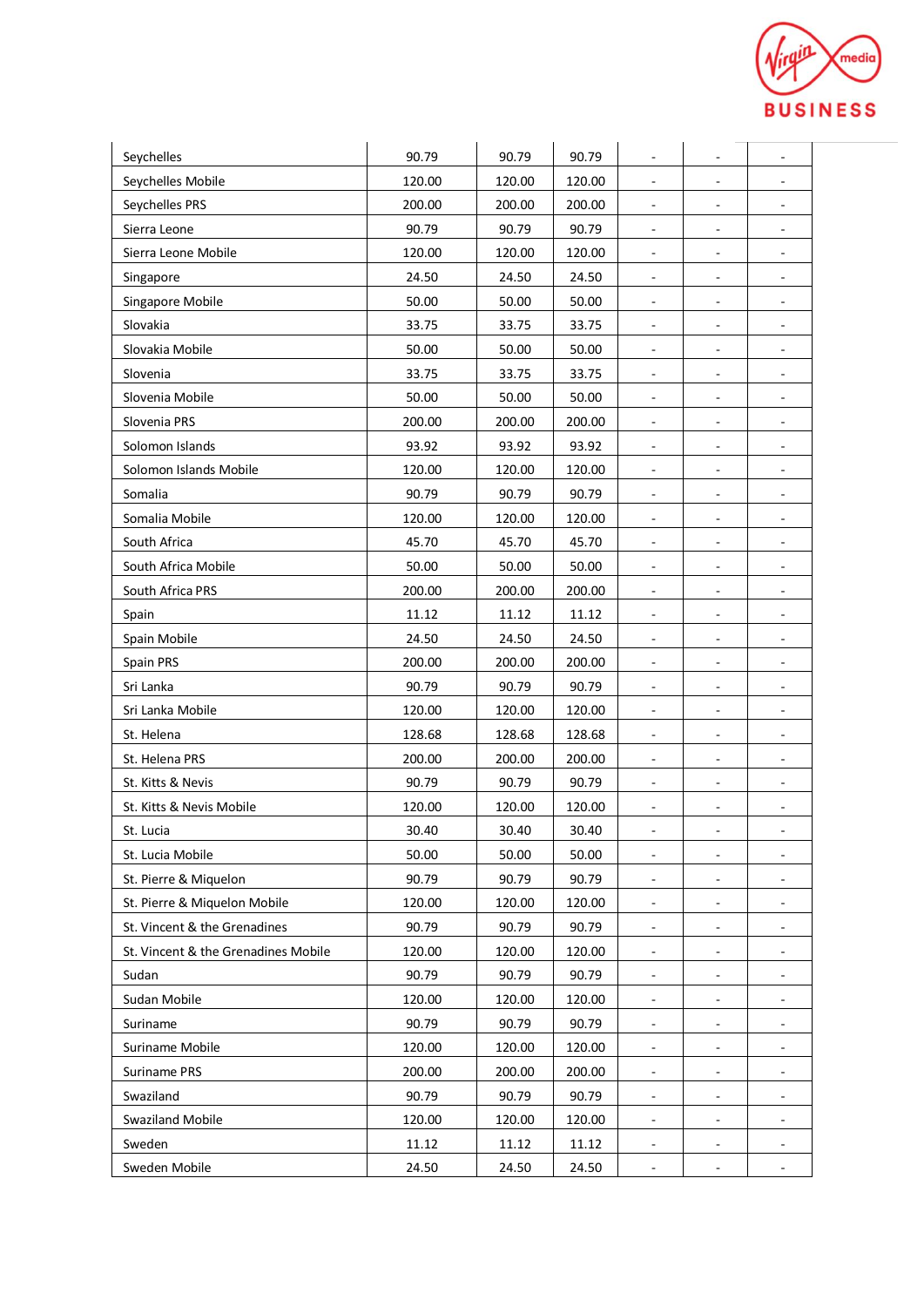

| Sweden PRS                      | 200.00 | 200.00 | 200.00 | $\overline{\phantom{a}}$ | $\overline{\phantom{a}}$     | $\blacksquare$               |
|---------------------------------|--------|--------|--------|--------------------------|------------------------------|------------------------------|
| Switzerland                     | 11.12  | 11.12  | 11.12  |                          |                              |                              |
| Switzerland Mobile              | 32.03  | 32.03  | 32.03  | $\sim$                   |                              |                              |
| <b>Switzerland PRS</b>          | 200.00 | 200.00 | 200.00 | $\blacksquare$           | $\overline{\phantom{a}}$     | ۰                            |
| Syria                           | 45.70  | 45.70  | 45.70  |                          | $\overline{\phantom{a}}$     |                              |
| Syria Mobile                    | 50.00  | 50.00  | 50.00  | $\blacksquare$           | $\overline{\phantom{a}}$     | $\overline{\phantom{a}}$     |
| Taiwan                          | 45.70  | 45.70  | 45.70  | $\blacksquare$           | $\overline{\phantom{a}}$     | $\overline{\phantom{a}}$     |
| Taiwan Mobile                   | 100.00 | 100.00 | 100.00 | $\overline{\phantom{a}}$ | $\overline{\phantom{a}}$     | $\overline{\phantom{a}}$     |
| Tajikistan                      | 33.75  | 33.75  | 33.75  | $\overline{\phantom{a}}$ | $\sim$                       | ٠                            |
| Tajikistan Mobile               | 50.00  | 50.00  | 50.00  |                          | $\qquad \qquad \blacksquare$ |                              |
| Tanzania                        | 90.79  | 90.79  | 90.79  | $\overline{\phantom{a}}$ | $\overline{\phantom{a}}$     | $\overline{\phantom{a}}$     |
| Tanzania Mobile                 | 120.00 | 120.00 | 120.00 | $\blacksquare$           | $\blacksquare$               | ٠                            |
| Thailand                        | 45.70  | 45.70  | 45.70  | $\overline{\phantom{a}}$ | $\overline{\phantom{a}}$     | $\blacksquare$               |
| <b>Thailand Mobile</b>          | 100.00 | 100.00 | 100.00 |                          | $\overline{\phantom{a}}$     |                              |
| <b>Thailand PRS</b>             | 120.00 | 120.00 | 120.00 | $\sim$                   | $\frac{1}{2}$                |                              |
| Togo                            | 90.79  | 90.79  | 90.79  | $\overline{\phantom{a}}$ | $\overline{\phantom{a}}$     | $\overline{\phantom{a}}$     |
| Togo Mobile                     | 120.00 | 120.00 | 120.00 | $\overline{\phantom{a}}$ | $\overline{\phantom{a}}$     | $\overline{\phantom{a}}$     |
| Tokelau                         | 116.43 | 116.43 | 116.43 | $\blacksquare$           | $\overline{\phantom{a}}$     | $\overline{\phantom{a}}$     |
| Tonga                           | 90.79  | 90.79  | 90.79  | $\overline{\phantom{a}}$ | $\overline{\phantom{a}}$     | $\overline{\phantom{a}}$     |
| Tonga Mobile                    | 120.00 | 120.00 | 120.00 | $\overline{\phantom{a}}$ |                              |                              |
| Trinidad & Tobago               | 50.00  | 50.00  | 50.00  | $\overline{\phantom{a}}$ | $\blacksquare$               | $\blacksquare$               |
| Trinidad & Tobago Mobile        | 50.00  | 50.00  | 50.00  | $\overline{\phantom{a}}$ | $\qquad \qquad \blacksquare$ |                              |
| Tunisia                         | 67.72  | 67.72  | 67.72  | $\overline{\phantom{a}}$ | $\overline{\phantom{a}}$     | $\overline{\phantom{a}}$     |
| Tunisia Mobile                  | 71.43  | 71.43  | 71.43  | $\blacksquare$           | $\overline{\phantom{a}}$     | ٠                            |
| <b>Tunisia PRS</b>              | 200.00 | 200.00 | 200.00 | $\overline{\phantom{a}}$ | $\overline{\phantom{a}}$     | $\overline{\phantom{a}}$     |
| Turkey                          | 33.75  | 33.75  | 33.75  | $\overline{\phantom{a}}$ | $\overline{\phantom{a}}$     | $\overline{\phantom{a}}$     |
| <b>Turkey Mobile</b>            | 50.00  | 50.00  | 50.00  | $\overline{\phantom{a}}$ | $\overline{\phantom{a}}$     |                              |
| <b>Turkey NTS-PRS</b>           | 200.00 | 200.00 | 200.00 | $\overline{\phantom{a}}$ | $\overline{\phantom{a}}$     | $\qquad \qquad \blacksquare$ |
| Turkmenistan                    | 33.75  | 33.75  | 33.75  |                          |                              |                              |
| Turkmenistan Mobile             | 50.00  | 50.00  | 50.00  | $\overline{\phantom{a}}$ | $\overline{\phantom{a}}$     | ٠                            |
| Turks & Caicos Islands          | 90.79  | 90.79  | 90.79  | $\overline{\phantom{a}}$ |                              |                              |
| Turks & Caicos Islands Mobile   | 120.00 | 120.00 | 120.00 |                          |                              |                              |
| Turks & Caicos Islands PRS      | 200.00 | 200.00 | 200.00 | $\overline{\phantom{a}}$ | $\overline{\phantom{a}}$     |                              |
| Tuvalu                          | 90.79  | 90.79  | 90.79  |                          |                              |                              |
| Uganda                          | 90.79  | 90.79  | 90.79  | $\overline{\phantom{a}}$ | $\overline{\phantom{a}}$     | ۰                            |
| Uganda Mobile                   | 120.00 | 120.00 | 120.00 | $\overline{\phantom{a}}$ | $\overline{\phantom{a}}$     |                              |
| Ukraine                         | 33.75  | 33.75  | 33.75  | $\overline{\phantom{a}}$ | $\overline{\phantom{a}}$     |                              |
| Ukraine Mobile                  | 50.00  | 50.00  | 50.00  | $\overline{\phantom{a}}$ | $\overline{\phantom{a}}$     |                              |
| <b>United Arab Emirates</b>     | 45.70  | 45.70  | 45.70  |                          |                              |                              |
| United Arab Emirates Mobile     | 50.00  | 50.00  | 50.00  | $\blacksquare$           | $\overline{\phantom{a}}$     | $\overline{\phantom{a}}$     |
| <b>United Arab Emirates NTS</b> | 200.00 | 200.00 | 200.00 | $\overline{\phantom{a}}$ | $\overline{\phantom{a}}$     |                              |
| Uruguay                         | 90.79  | 90.79  | 90.79  | $\overline{\phantom{a}}$ | $\overline{\phantom{a}}$     | ۰                            |
| <b>Uruguay Mobile</b>           | 120.00 | 120.00 | 120.00 | $\overline{\phantom{a}}$ |                              | $\overline{\phantom{a}}$     |